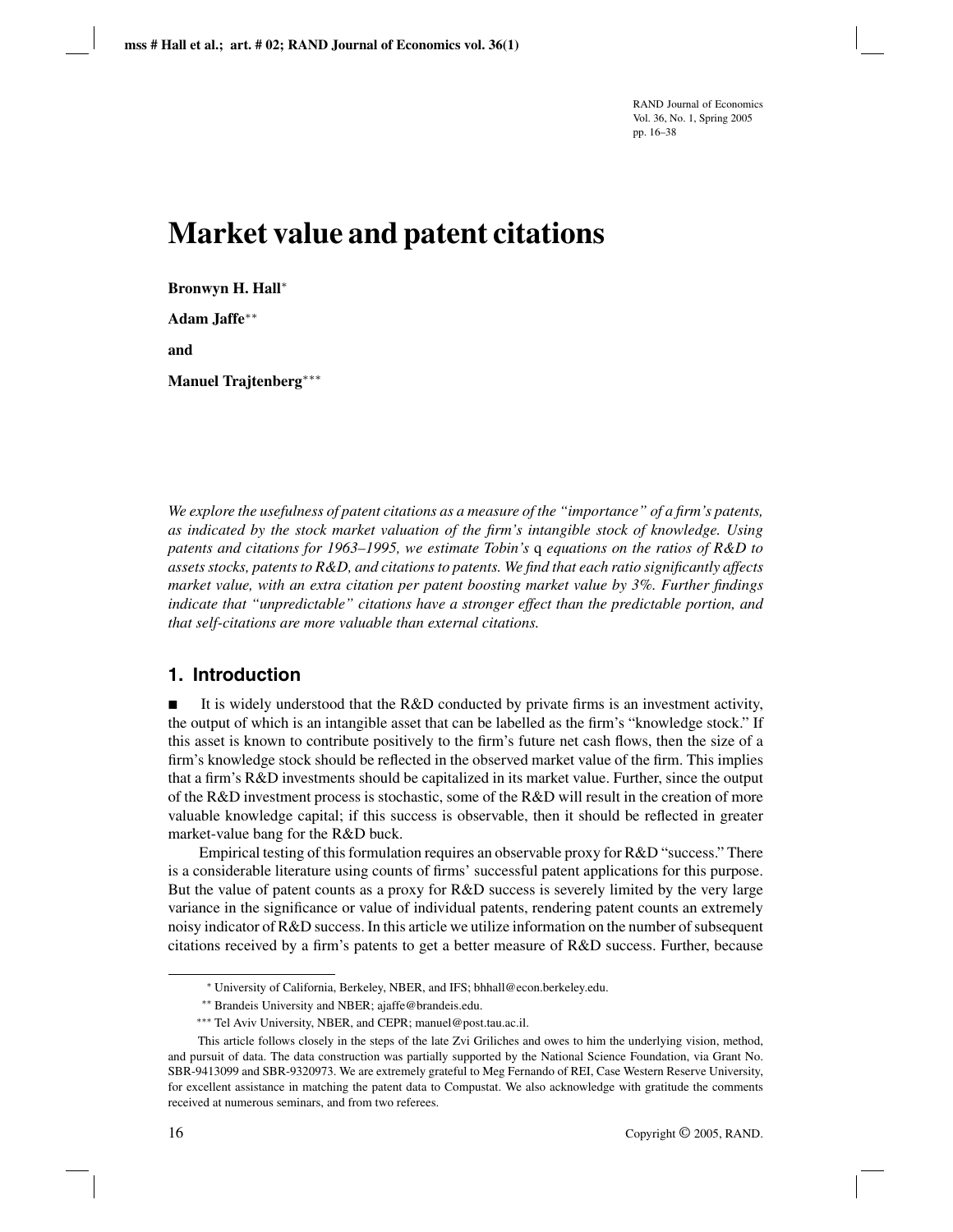citations arrive over time and can be distinguished by the identity of the citing organization, we can distinguish the impact of a firm's patents on its market value according to the time path and source of subsequent citations.

This project was made possible by the recently completed creation of a comprehensive data file on patents and citations, comprising all U.S. patents granted during the period 1963–1999 (three million patents) and all patent citations made during 1975–1999 (about 16 million citations), as described in Hall, Jaffe, and Trajtenberg  $(2001)$ .<sup>1</sup> We construct on the basis of these data three measures of "knowledge stocks": the traditional R&D and patent count stocks, and a citations stock. The last poses serious truncation problems, since citations to a given patent typically keep coming over long periods of time, but we only observe them until the last date of the available data; we apply correction methods developed elsewhere to deal with this and related problems. It is important to note that in this article we look only at a simple "hedonic" (and hence snapshot-like) market-value equation and do not address the deeper dynamic forces at work, as discussed by Pakes (1985)—these will have to wait for future research.

We estimate Tobin's *q* "hedonic" equations on three complementary aspects of knowledge stocks: R&D "intensity" (the ratio of R&D stocks to the book value of assets), the patent yield of R&D (i.e., the ratio of patent count stocks to R&D stocks), and the average citations received by these patents (i.e., the ratio of citations to patent stocks). We find that each of these ratios has a statistically and economically significant impact on Tobin's *q*. This confirms that the market values R&D inputs, values R&D output as measured by patents, and further values "high-quality" R&D output as measured by citation intensity.

When we look in more detail at the aspects of citation patterns that are associated with higher market value, we find: (i) The value of high citation intensity is disproportionately concentrated in highly cited patents: firms having two to three times the median number of citations per patent display a 35% value premium, and those with 20 citations and more command a staggering 54% market-value premium. (ii) There are wide differences across sectors in the impact of each knowledge stock ratio on market value. (iii) Market-value premia associated with patent citations confirm the forward-looking nature of equity markets: at a given point in time, market-value premia are associated with future citations rather than those that have been received in the past, and the portion of total lifetime citations that is unpredictable based on the citation history at a given moment has the largest impact. (iv) Self-citations (i.e., those coming from down-the-line patents owned by the same firm) are more valuable than citations coming from external patents, but this effect decreases with the size of patent portfolio held by the firm, as might be expected.

The article is organized as follows. In Section 2 we discuss the rationale for the use of patent and citations data in this sort of research, and review previous literature. Section 3 describes the data and contains a discussion of truncation and its remedies. Section 4 deals with the specification of the market-value equation and the construction of citation stocks, including the partition into past-future and predictable-residual citation stocks. In Section 5 we present the empirical findings: starting with a "horse race" between R&D, patents, and citations, we proceed to estimate the preferred specification that includes the three ratios, add industry effects, experiment with the various partitions of the citations stock, and finally look at the differential impact of self-citations. Section 6 concludes with ideas for further research.

## **2. Patents, citations, and market value: where do we stand?**

**Patents have long been recognized as a very rich data source for the study of innovation and** technical change. Indeed, there are numerous advantages to the use of patent data. For example, each patent contains highly detailed information on the innovation. Patents display extremely wide coverage in terms of technologies, assignees, and geography; there are already millions of

<sup>&</sup>lt;sup>1</sup> The complete data are available at NBER's site (www.nber.org/patents/) and also in a CD included with Jaffe and Trajtenberg (2002). For this article, we actually used a previous version of the data that extends only until 1996. © RAND 2005.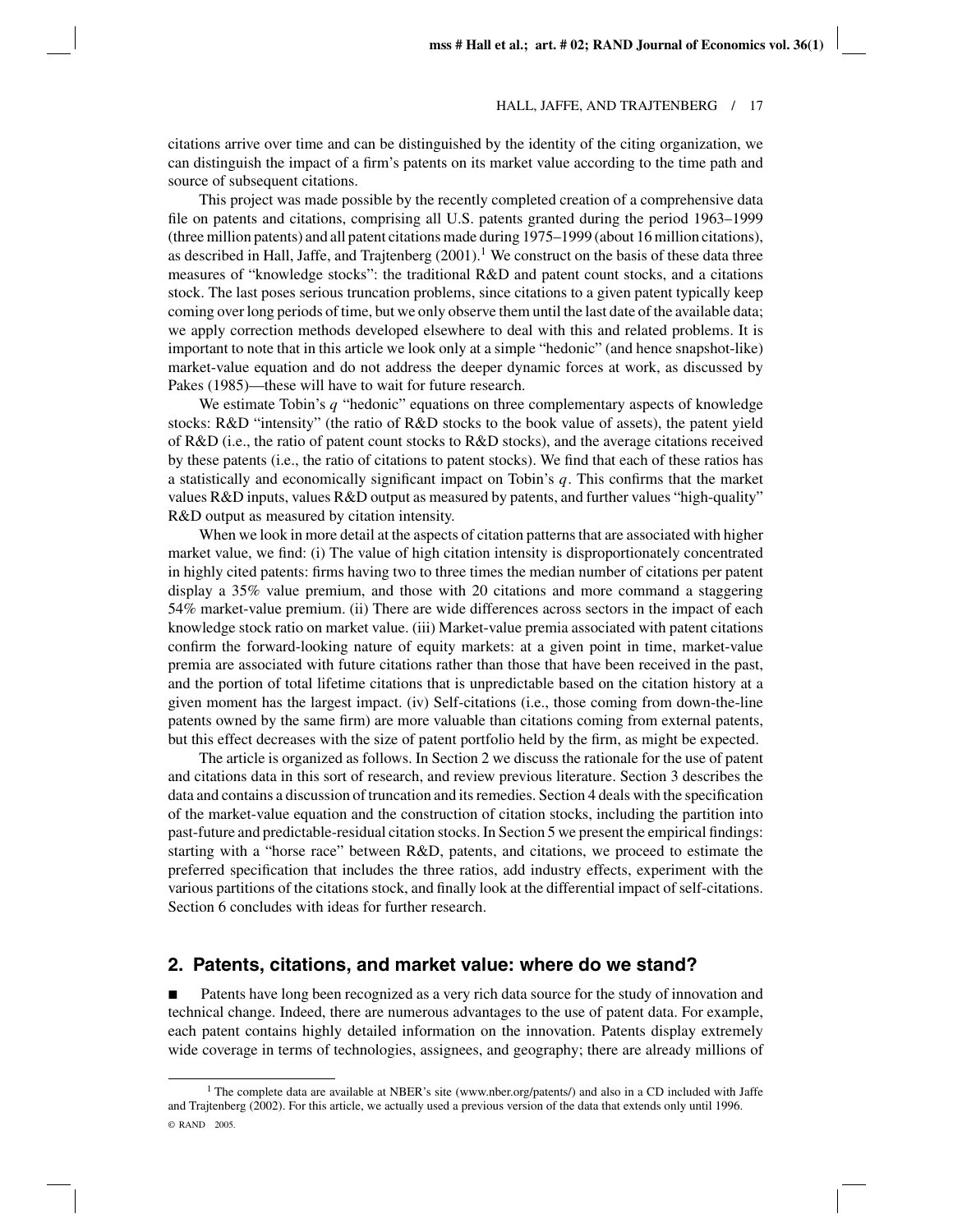them, the flow being over 150,000 U.S. Patent and Trademark Office (USPTO) patent grants per year; and the data contained in patents are supplied entirely on a voluntarily basis. There are serious limitations as well, the most glaring being that not all innovations are patented, simply because not all inventions meet the patentability criteria, and because the inventor has to make a strategic decision to patent, as opposed to relying on secrecy or other means of appropriability.<sup>2</sup>

The large-scale use of patent data in economic research goes back to Scherer (1965), Schmookler (1966), and Griliches (1984).<sup>3</sup> One of the major limitations of these research programs, extremely valuable as they had been, was that they relied exclusively on patent counts as indicators of innovative output.<sup>4</sup> However, it has long been recognized that innovations vary enormously in their technological and economic "importance" or "value," and that the distribution of such "values" is extremely skewed. Thus, simple patent counts are inherently limited in the extent to which they can capture such heterogeneity (see Griliches, Pakes, and Hall, 1987). The line of research initiated by Pakes and Schankerman (1984) using patent renewal data clearly revealed these features of the patent data. Patent citations suggested themselves as a means to tackle such heterogeneity (Trajtenberg, 1990; Albert et al., 1991), as well as a way to trace spillovers (Jaffe, Trajtenberg, and Henderson, 1993). In order to understand the role that patent citations have come to play in this context, we must take a more detailed look into the patent document as a legal entity and as an information source.

A patent awards to inventors the right to exclude others from the unauthorized use of the disclosed invention, for a predetermined period of time.<sup>5</sup> For a patent to be granted, the innovation must fulfill the following criteria: (i) it has to be *novel* in a legally defined sense;<sup>6</sup> (ii) it has to be *nonobvious*, in that a skilled practitioner of the technology would not have known how to do it; and (iii) it must be *useful*, meaning that it has potential commercial value. If a patent is granted, an extensive public document is created. The front page of a patent contains detailed information about the invention, the inventor, the assignee, and the technological antecedents of the invention, including citations to previous patents. These citations serve an important legal function, since they delimit the scope of the property rights awarded by the patent. Thus, if patent *B* cites patent *A*, it implies that patent *A* represents a piece of previously existing knowledge upon which patent *B* builds, and over which *B* cannot have a claim. The applicant has a legal duty to disclose any knowledge of the prior art (and thus the inventor's attorney typically plays an important role in deciding which patents to cite), but the decision regarding which citations to include ultimately rests with the patent examiner, who is supposed to be an expert in the area and hence able to identify relevant prior art that the applicant misses or conceals.<sup>7</sup>

Thus, patent citations presumably convey information about two major aspects of innovations.8 The first is linkages between inventions, inventors, and assignees along time and space. In particular, patent citations enable the quantitative, detailed study of spillovers along geographical,

<sup>&</sup>lt;sup>2</sup> Unfortunately, we have very little idea of the extent to which patents are representative of the wider universe of inventions, since there is no systematic data about inventions that are not patented (see, however, Crepon, Duguet, and Mairesse, 1998). This is an important, wide-open area for future research.

<sup>3</sup> Schmookler assigned patent counts to industries, whereas Griliches's project entailed matching patents to a sample of Compustat firms. In both cases the resulting data used were yearly *patent counts* by industries or firms. Scherer's project involved the creation of a "technology flow matrix" by industry of origin and industries of use.

<sup>4</sup> Of course, that is the best they could do at the time, given computer and data resources available.

<sup>5</sup> Whether or not this right translates into market power depends upon a host of other factors, including the legal strength of these rights, the speed of technical advance, the ease of imitation, etc.

<sup>6</sup> In the United States this means "first to invent," whereas in Europe and Japan it means "first to file."

<sup>7</sup> "During the examination process, the examiner searches the pertinent portion of the 'classified' patent file. His purpose is to identify any prior disclosures of technology ... which anticipate the claimed invention and preclude the issuance of a patent; which might be similar to the claimed invention and limit the scope of patent protection ... ; or which, generally, reveal the state of the technology to which the invention is directed . . . If such documents are found they are made known to the inventor, and are 'cited' in any patent which matures from the application ... Thus, the number of times a patent document is cited may be a measure of its technological significance." (Office of Technology Assessment and Forecast, 1976, p. 167).

<sup>8</sup> Citations also allow one to probe into other aspects of innovations, such as their "originality," "generality," links to science, etc.; see Trajtenberg, Henderson, and Jaffe (1997).

<sup>©</sup> RAND 2005.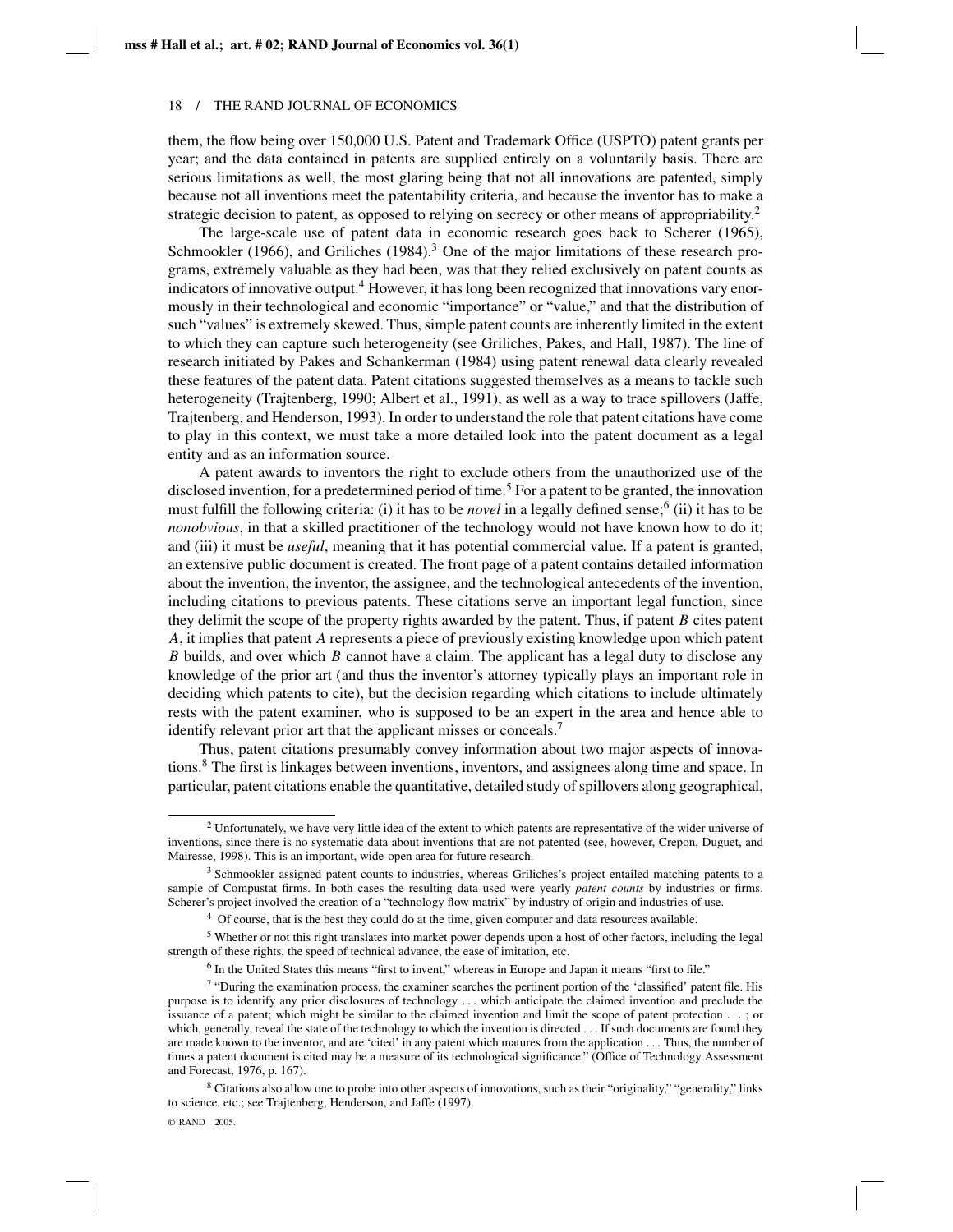institutional, and related dimensions. The second is that citations may be used as indicators of the "importance" of individual patents, thus introducing a way of gauging the enormous heterogeneity in the "value" of patents.<sup>9</sup> In this article we concentrate on the latter aspect, with only a passing reference to citations as indicators of spillovers when dealing with self-citations.

There are reasons to believe that citations convey not just technological but also economically significant information: Patented innovations are for the most part the result of costly R&D conducted by profit-seeking organizations; if firms invest in further developing an innovation disclosed in a previous patent, then the resulting (citing) patents presumably signify that the cited innovation is economically valuable. Moreover, citations typically keep coming over the long run,10 giving plenty of time to dissipate the original uncertainty regarding both the technological viability and the commercial worth of the cited innovation. Thus, if we still observe citations years after the grant of the cited patent, it must be that the latter had indeed proven to be valuable.

A detailed survey of inventors provides some direct evidence on citations as indicative of the presumed links across innovations (Jaffe, Trajtenberg, and Fogarty, 2000). A set of "citing inventors" answered questions about their patented inventions, about the relationship of these to previous patents cited in theirs as well as to technologically similar "placebo" patents that were not actually cited. A second set of (matched) "cited inventors" answered similar questions about the *citing* patents. The results confirm that citations do contain significant information on knowledge flows, but with a substantial amount of noise. The answers revealed significant differences between the cited patents and the placebos as to whether the citing inventor had learned anything from the cited patent, and precisely how and what she learned from it. However, as many as half of all citations did not seem to correspond to any kind of knowledge flow, whereas one-quarter of them indicate a strong connection between citing and cited patents.

There have been a small number of studies that attempted to validate the use of patent citations as indicators of economic impact or value. Trajtenberg (1990) related the flow of patents in computed tomography (CT) scanners, a major innovation in medical technology, to the estimated social surplus due to improvements in this technology.<sup>11</sup> Whereas simple patent counts showed no correlation with the estimated surplus, citation-weighted patent counts turned out to be highly correlated with it, thus providing first-time evidence to the effect that citations carry information on the value of patented innovations. Recent work by Lanjouw and Schankerman (2004) also uses citations, along with other measures such as number of claims and number of countries in which an invention is patented, as a proxy for patent "quality." They find that a composite measure has significant power in predicting which patents will be renewed and which will be litigated, inferring that these indicators are indeed associated with the private value of patents. Harhoff et al. (1999) surveyed German patentholders of U.S. patents that were also filed in Germany, asking them to estimate the price at which they would have been willing to sell the patent right three years after filing. They find that the estimated value is correlated with subsequent citations, and that the most highly cited patents are very valuable, with a single citation implying an average value of about \$1 million. Giummo (2003) examines the royalties received by the inventor/patentholders at nine major German corporations under the German Employee Compensation Act of 1957 and reaches similar conclusions.

There is a substantial literature relating the stock market value of firms to various measures of "knowledge capital," and in particular to R&D and patents, going back to the landmark research

<sup>&</sup>lt;sup>9</sup> The two are of course related: one may deem more "important" those patents that generate more spillovers, and vice versa. Most research so far has treated these two aspects separately, but clearly there is room to aim for an integrative approach.

 $10$  The mean backward citation lag hovers around 15 years (depending on the cohort), the median at about 10, and 5% of citations go back 50 years and more. The forward lag is more difficult to characterize because of the inherent truncation, but looking at citations to the oldest cohort in the data, that of 1975, we see that even after 25 years citations keep coming at a nondeclining rate (see Jaffe and Trajtenberg, 2002).

<sup>&</sup>lt;sup>11</sup> Consumer surplus was derived from an estimated discrete-choice model of demand for CT scanners, based on purchases of scanners by U.S. hospitals. Innovation manifested itself in the sale of improved scanners over time, i.e., scanners having better characteristics (e.g., speed and resolution).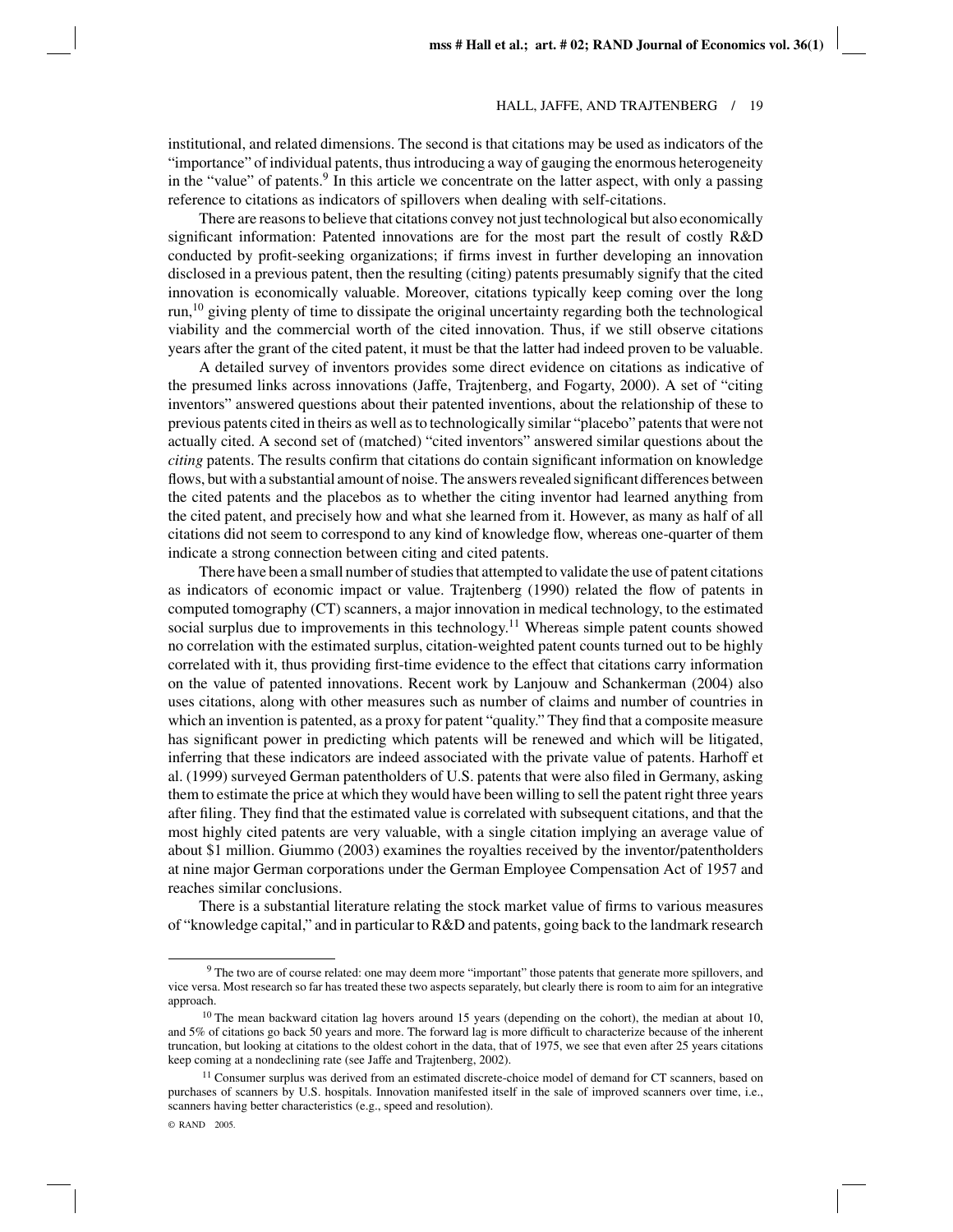program initiated by Griliches and coworkers at NBER.<sup>12</sup> Hall (2000) offers a recent survey of this line of work: the typical finding is that patent counts do not have as much explanatory power as does R&D in a market-value equation, but they do appear to add some information above and beyond R&D. A few articles have tried to incorporate patent citations as well, albeit in the context of small-scale studies. Shane (1993) finds that, for a small sample of semiconductor firms in 1977–1990, patents weighted by citations have more predictive power in a Tobin's *q* equation than simple patent counts, entering significantly even when R&D stock is included. Citations-weighted patents also turned out to be more highly correlated with R&D than simple patent counts, implying that firms invest more effort into patented innovations that ultimately yield more citations. Finally, Austin (1993) finds that citation-weighted counts enter positively but not significantly in an event study of patent grants in the biotechnology industry.

# **3. Data**

For the purposes of this project we have brought together two large datasets and linked them via an elaborate matching process: the first is all patents granted by the USPTO between 1965 and 1996, including their patent citations; the second is firm data drawn from Compustat, including market value, assets, and R&D expenditures. The matching of the two sets (by firm name) proved to be a formidable, large-scale task that tied up a great deal of our research efforts for a long time. Assignees obtain patents under a variety of names (their own and those of their subsidiaries), and the USPTO does not keep a unique identifier for each patenting organization from year to year. In fact, the initial list of corporate assignees of the 1965–1996 patents included over 100,000 entries, which we sought to match to the names of the approximately 6,000 manufacturing firms on the Compustat files and to about 30,000 of their subsidiaries (obtained from the *Who Owns Whom* directory) as of 1989.<sup>13</sup> In addition to firms that patent under a variety of names (in some cases for strategic purposes), the difficulties in matching are compounded by the fact that there are numerous spelling mistakes in the names and a bewildering array of abbreviations. As shown in Hall, Jaffe, and Trajtenberg (2001), we nevertheless succeeded in matching over half a million patents, which represent 50–65% (depending on the year) of all patents of U.S. origin that were assigned to corporations during the years  $1965$  to  $1995$ .<sup>14,15</sup> Still, the results presented here should be viewed with some caution, since they might be affected by remaining matching errors and omissions.

The Compustat data comprise all publicly traded firms in the manufacturing sector (SIC 2000–3999) between 1976 and 1995. After dropping duplicate observations and partially owned subsidiaries, and cleaning up our key variables, we ended up with an unbalanced panel of 4,864 firms (approximately 1,700 per year). The firms are all publicly traded on the New York, American, and regional stock exchanges, or over-the-counter on NASDAQ. The main Compustat variables used here are the market value of the firm at the close of the year, the book value of the physical assets, and the book value of the R&D investment. The market value is defined as the sum of the common stock, the preferred stock,<sup>16</sup> the long-term debt adjusted for inflation, and the short-

<sup>&</sup>lt;sup>12</sup> See, among others, Griliches (1981), Pakes (1985), Jaffe (1986), Griliches, Pakes, and Hall (1987), Connolly and Hirschey (1988), Griliches, Hall, and Pakes (1991), Hall (1993a, 1993b), and Blundell, Griffiths, and van Reenen (1999).

<sup>&</sup>lt;sup>13</sup> Since ownership patterns change over time, ideally one would like to match patents to firms at more than one point in time; however, the difficulties of the matching process made it impossible to aim for more than one match.

<sup>14</sup> That is, the 573,000 matched patents compose 50–65% of all assigned patents (about one-quarter don't have an assignee) granted to U.S. corporate inventors. Since Compustat includes firms that are traded in the U.S. stock market only, most U.S. patents of foreign origin are obviously not matched. The percentage matched is rather high, considering that the matching was done only to manufacturing firms, and only to those listed in Compustat.

<sup>&</sup>lt;sup>15</sup> To ensure that we picked up all the important subsidiaries, we examined and sought to assign all unmatched patenting organizations that had more than 50 patents during the period. A spot check of firms in the semiconductor industry suggests that our total patent numbers are fairly accurate, except for some firms for which we found a 5–15% undercount, due primarily to changing ownership patterns after 1989; see Hall and Ziedonis (2001).

<sup>&</sup>lt;sup>16</sup> That is, the preferred dividends capitalized at the preferred dividend rate for medium-risk companies given by Moodys.

<sup>©</sup> RAND 2005.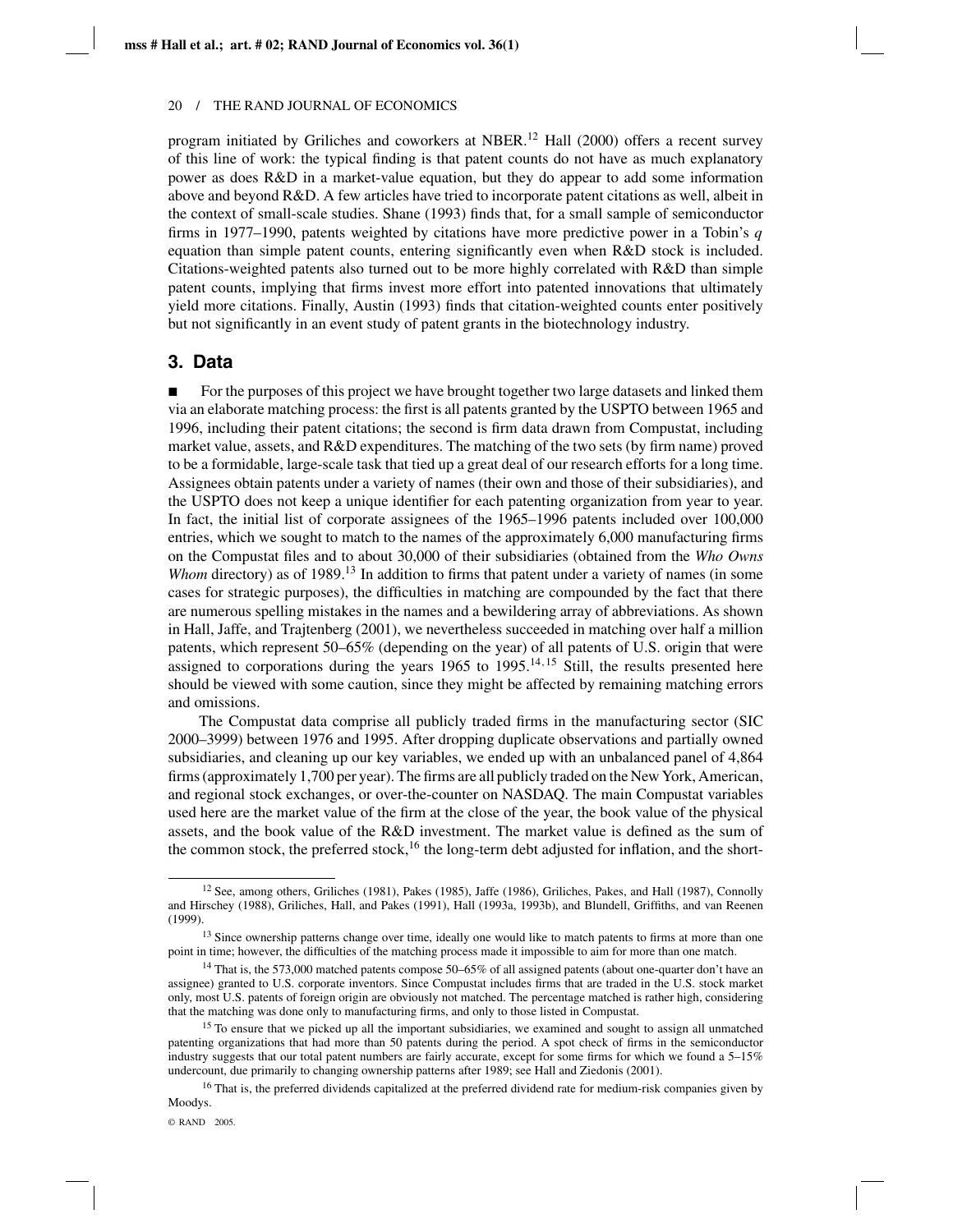term debt net of assets. The book value is the sum of net plant and equipment, inventories, and investments in unconsolidated subsidiaries, intangibles, and others (all adjusted for inflation).<sup>17</sup> The R&D capital stock is constructed using a declining balance formula and the past history of R&D spending with a 15% depreciation rate (for details see Hall, 1990).

Using the patents and citation data matched to the Compustat firms, we constructed patent stocks and citation-weighted patent stocks, applying the same declining balance formula used for R&D (also with a depreciation rate of 15%). Our patent data go back to 1964, and the first year for which we used a patent stock variable in the pooled regressions was 1975, so the effect of the missing initial condition (i.e., patents prior to 1964) should be small for the patent variable. The fraction of firms in our sample reporting R&D expenditures each year hovers around 60–70%, and the fraction of firms with a positive patent stock lies in the same range.<sup>18</sup> The yearly fraction of firms with current patent applications is about 35–40%, the percentage dropping steeply by the end of the period because of the application-grant lag.

 $\Box$  **Dealing with truncation.** Patent data pose two types of truncation problems, one regarding patent counts, the other citation counts. The first stems from the fact that there is a significant lag between patent applications and patent grants (averaging lately about two years). Thus, as we approach the last year for which there are data available (e.g., 1995 in the data used here), we observe only a small fraction of the patents applied for that eventually will be granted.<sup>19</sup> As shown in the Appendix, correcting for this sort of truncation bias is relatively straightforward; it essentially involves using the application-grant empirical distribution to compute "weight factors." Thus, and using the results reported there, a patent count for, say, 1994 would be adjusted upward by a factor of 1.166, implying that about 17% of the patents applied for in 1994 are expected to be granted after 1995, the last year of the data.

Citation counts are inherently truncated, since patents continue to receive citations over long periods (in some cases even after 50 years), but we observe at best only the citations given up to the present, and more realistically only up to the last year of the available data. Moreover, patents applied for in different years suffer to different extents from this truncation bias in citations received, and hence their citation intensity is not comparable and cannot be aggregated. For recent patents the problem is obviously more acute, since we observe only the first few years of citations. Thus, a 1993 patent that received 10 citations by 1996 (the end of our data) is likely to be a higher citation-intensity patent than a 1985 patent that received 11 citations within our data period. Furthermore, although our basic patent information begins in 1964, we have data only on the citations made by patents beginning in 1976. Hence patents granted before 1976 experience truncation at the *beginning* of their citation cycle.20

We address the problem of truncated citations by estimating the shape of the citation-lag distribution, i.e., the fraction of lifetime citations (defined as the 30 years after the grant date) that are received in each year after patent grant. We assume that this distribution is stationary and independent of overall citation intensity. Given this distribution, we can estimate the total citations of any patent for which we observe a portion of its citation life simply by dividing the observed citations by the fraction of the population distribution that lies in the time interval for

<sup>&</sup>lt;sup>17</sup> These intangibles are normally the goodwill and excess of market over book value from acquisitions, and do not include the R&D investment of the current firm, although they may include some value for the results of R&D by firms that have been acquired by the current firm.

<sup>&</sup>lt;sup>18</sup> Even though there is substantial overlap between firms reporting R&D and those with patent stocks, the two sets are not nested: 19% of the firms with R&D stocks have no patents, while 13% of the firms with patent stocks report no R&D.

<sup>&</sup>lt;sup>19</sup> Of course, the difficulty stems from the fact that we do not observe patent applications (and even if we did, we would not know which of them would eventually be granted), and that we date patents by their application rather than by their grant year.

 $^{20}$  Thus, a 1964 patent that received 10 citations between 1976 and 1996 is probably more citation-intensive than a 1976 patent that received 11 citations over that same period.

<sup>©</sup> RAND 2005.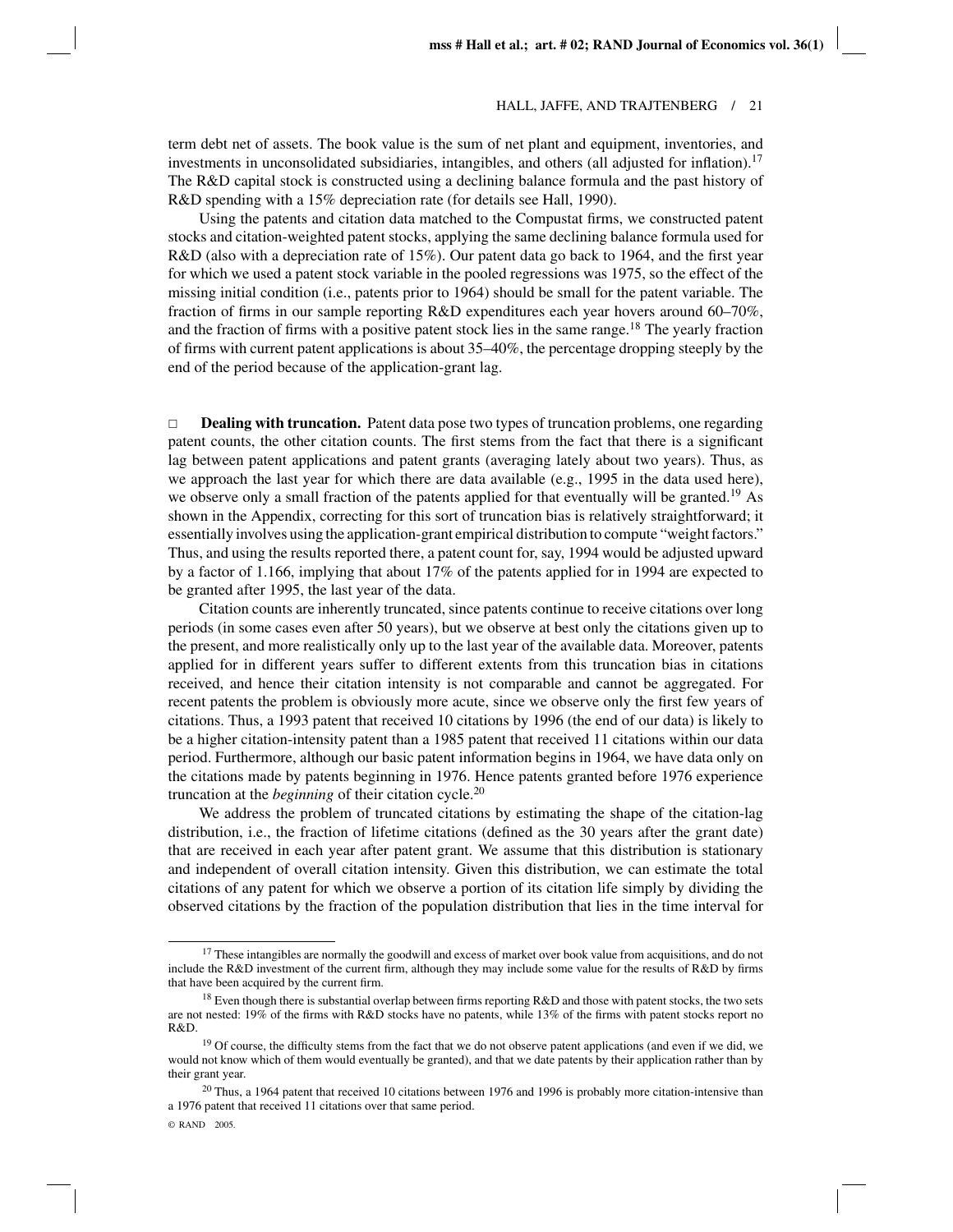| Variable                       | Mean     | Median  | Minimum  | Maximum | Standard<br>Deviation | Share of<br>Within-<br>Variance |
|--------------------------------|----------|---------|----------|---------|-----------------------|---------------------------------|
|                                |          |         |          |         |                       |                                 |
| Market value (\$M)             | 916.33   | 77.41   | .103     | 97,437  | 3,670                 | .10                             |
| Book value (\$M)               | 914.21   | 65.16   | .185     | 84,902  | 3,885                 | .03                             |
| Market-to-book value           | 1.73     | 1.09    | .055     | 19.95   | 2.12                  | .34                             |
| R&D stock (\$M) <sup>a</sup>   | 179.51   | 6.82    | .002     | 22,130  | 885.6                 | .08                             |
| Patent stock                   | 75.72    | 5.05    | .033     | 5,085   | 291.6                 | .01                             |
| Citations stock <sup>b</sup>   | 569.82   | 38.34   | .003     | 51,301  | 2,396                 | .02                             |
| $D (R&D=0)$                    | .16      | .00     | $\Omega$ | 1.00    | .35                   | .05                             |
| R&D/Assets                     | .35      | .16     | $\Omega$ | 4.99    | .57                   | .14                             |
| Patents/R&D <sup>a</sup>       | 1.25     | .51     | $\Omega$ | 252     | 5.32                  | .59                             |
| <b>Citations/Patents</b>       | 7.95     | 6.33    | $\Omega$ | 222     | 7.22                  | .18                             |
| Past citations stock           | 1.59     | 1.24    | $\Omega$ | 33.38   | 1.70                  | .22                             |
| Past citations/total citations | .23      | .20     | $\Omega$ | 1.00    | .17                   | .28                             |
| Predictable citations stock    | 7.95     | 7.17    | 2.25     | 64.76   | 3.44                  | .18                             |
| Residual citations stock       | $\Omega$ | $-1.09$ | $-24.60$ | 214.41  | 6.35                  | .28                             |
| Share of self-citations        | .09      | .06     | .0       | 1.00    | .13                   | .12                             |

### **TABLE 1 Sample Statistics for Patenting Firms, 1979–1988** *N* **= 12,118 Observations**

<sup>a</sup>For the 10,158 observations with  $R&D > 0$ .

<sup>b</sup>For 12,007 observations with Citations  $> 0$ .

which citations are observed.<sup>21</sup> In the case of patents for which we observe the prime citation years (roughly years 3–10 after the grant), this should give relatively accurate estimates of lifetime citations. On the other hand, when we observe only the first few years after the grant (which is the case for more recent patents), the estimates will be much more noisy. In particular, the estimate of lifetime citations for patents with no citations in their first few years will be exactly zero, despite the fact that some of those patents will eventually be cited. Because of the increasing imprecision in measuring cites per patent as we approach the end of our sample period, our pooled regressions focus first on the 1976–1992 period, and then on the subset of years between 1979 and 1988.<sup>22</sup>

 $\Box$  **A first look at the data.** Table 1 shows the sample statistics for the main variables used in the analysis, for the sample of observations analyzed in Tables 3 through 6. As expected, both market and book value, and the various knowledge stocks (R&D, patents, and citations), are extremely skewed, with the means exceeding the median by over an order of magnitude. The ratios R&D/Assets and Citations/Patents are distributed much more symmetrically, reflecting systematic size effects; however, the patent yield (Patents/R&D) retains a high degree of skewness and displays a large variance, indicating a rather weak correlation between the two stocks. Both the dependent variable (market to book value) and the candidate regressors in the models to be estimated exhibit a nonnegligible amount of within variation, suggesting that there is interesting "action" in both the cross-sectional and the temporal dimensions.

Figure 1 shows the total citation and patenting rates per real R&D spending in our sample. Patent counts are adjusted for the application-grant lag, and citation counts are shown both corrected and uncorrected; clearly, correcting for truncation has a dramatic impact on the series,

<sup>&</sup>lt;sup>21</sup> The details of the estimation of the citation-lag distribution and the derived adjustment to citation intensity are described in Hall, Jaffe, and Trajtenberg (2000) and further adjustment procedures are developed in Hall, Jaffe, and Trajtenberg (2001).

<sup>22</sup> Another issue that arises in this context is that the number of citations *made* by each patent has been rising over time, suggesting a kind of "citation inflation" that renders each citation less significant in later years. In this article we choose not to make any correction for the secular changes in citation rates, with the cost that our extrapolation attempts become somewhat inaccurate later in the sample. For a detailed discussion of this issue, and of econometric techniques to deal with it, see Hall, Jaffe, and Trajtenberg (2001).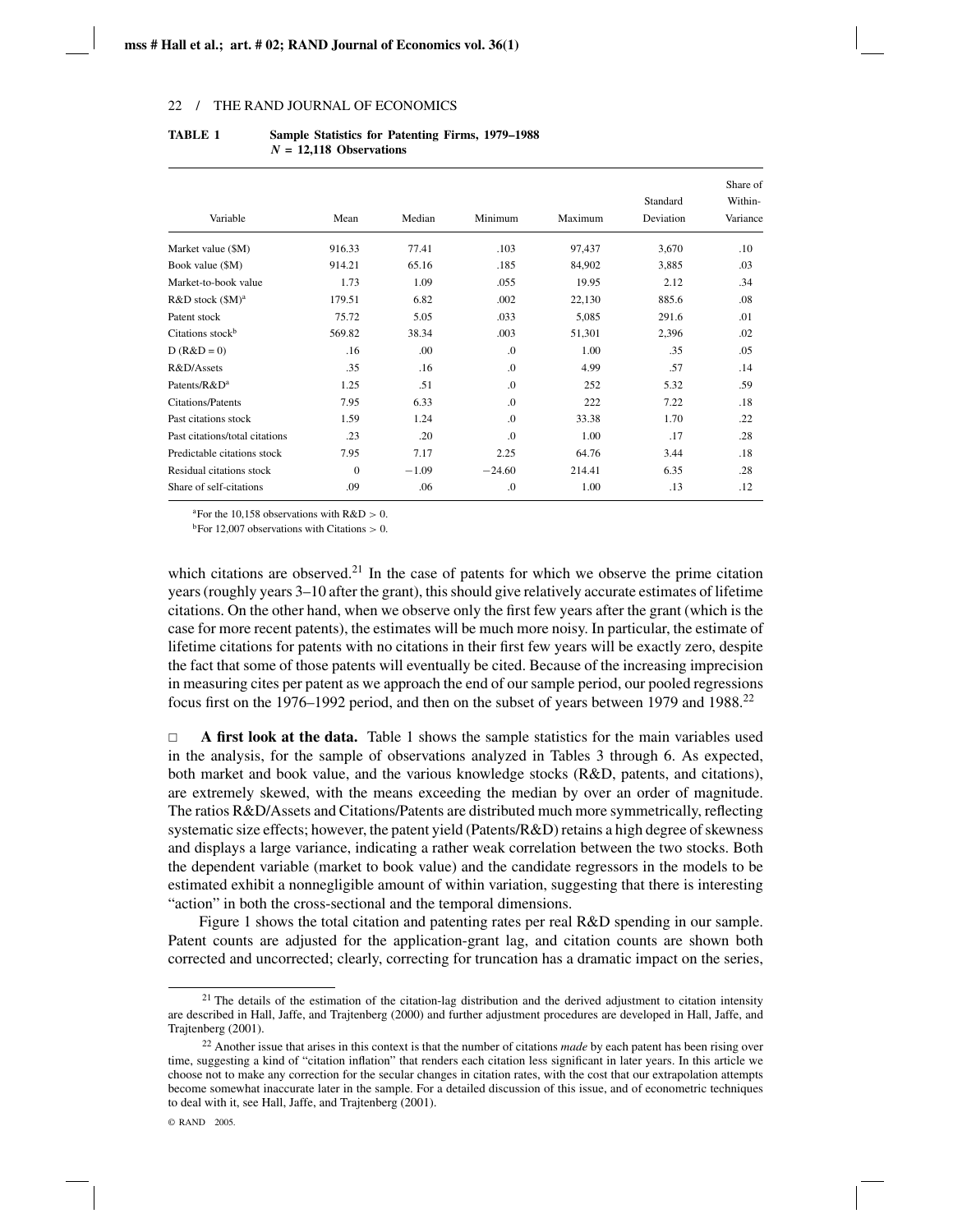

# particularly for recent years. Although the earlier years (1975–1985) show a steady decline in patenting and citation-weighted patenting per R&D dollar, one can clearly see the marked increase in patenting that began in 1986–1987. However, the yield begins to decline in about 1993, mostly because of rapid increases in R&D during that period. The corrected patent citation yield also begins to increase in 1986–1987 but does not decline later quite as much as the patent yield, reflecting an increase in the number of citations *made* per patent in the early to mid-1990s.

The distribution of citations per patent is, as expected, extremely skewed: fully one-quarter of the one million patents in our data have no citations, 150,000 have only one, 125,000 have two, and just four patents received more than 200 citations. Fitting a Pareto distribution to this curve yields a parameter of 1.8, which implies that the distribution has a mean but no variance. However, a Kolmogorov-Smirnov or other distributional test would easily reject that the data are actually Pareto. The most highly cited patent since 1976 is patent #4,440,871, assigned to Union Carbide Corporation in 1984, for synthesizing a novel class of crystalline microporous silicoaluminophosphates, widely used as catalysts in chemical reactions. This patent received 227 citations in our data (i.e., up to 1996), and a total of 349 up to July 2003.

### **4. Model specification: the market-value equation**

 We use a specification of the firm-level market-value function that is predominant in the literature: an additively separable linear specification, as was used by Griliches (1981) and his various coauthors. A notable advantage of this specification is that it assumes that the marginal shadow value of the assets is equalized across firms. The model is given by

$$
V_{it} = q_t (A_{it} + \gamma K_{it})^{\sigma}, \qquad (1)
$$

where  $V_{it}$  denotes the market value of firm *i* at time  $t$ ,  $A_{it}$  denotes ordinary physical assets, and  $K_{it}$  denotes the firm's knowledge assets. The parameter  $\sigma$  allows for nonconstant scale effects in the value function. All variables are in nominal terms. Taking logarithms, we obtain

$$
\log V_{it} = \log q_t + \sigma \log A_{it} + \sigma \log \left( 1 + \gamma \left( \frac{K_{it}}{A_{it}} \right) \right). \tag{2}
$$

The last term is typically approximated by  $\gamma(K_{it}/A_{it})$ , in spite of the fact that the approximation can be relatively inaccurate for *K*/*A* ratios of the magnitude that are now common (above 15%). In this formulation,  $\gamma$  measures the shadow value of knowledge assets relative to the tangible assets of the firm, and  $\sigma\gamma$  measures their absolute value. If the value function exhibits constant returns to scale (as it does approximately in the cross section), then  $\sigma = 1$ ; in that case, log *A* 

© RAND 2005.

FIGURE 1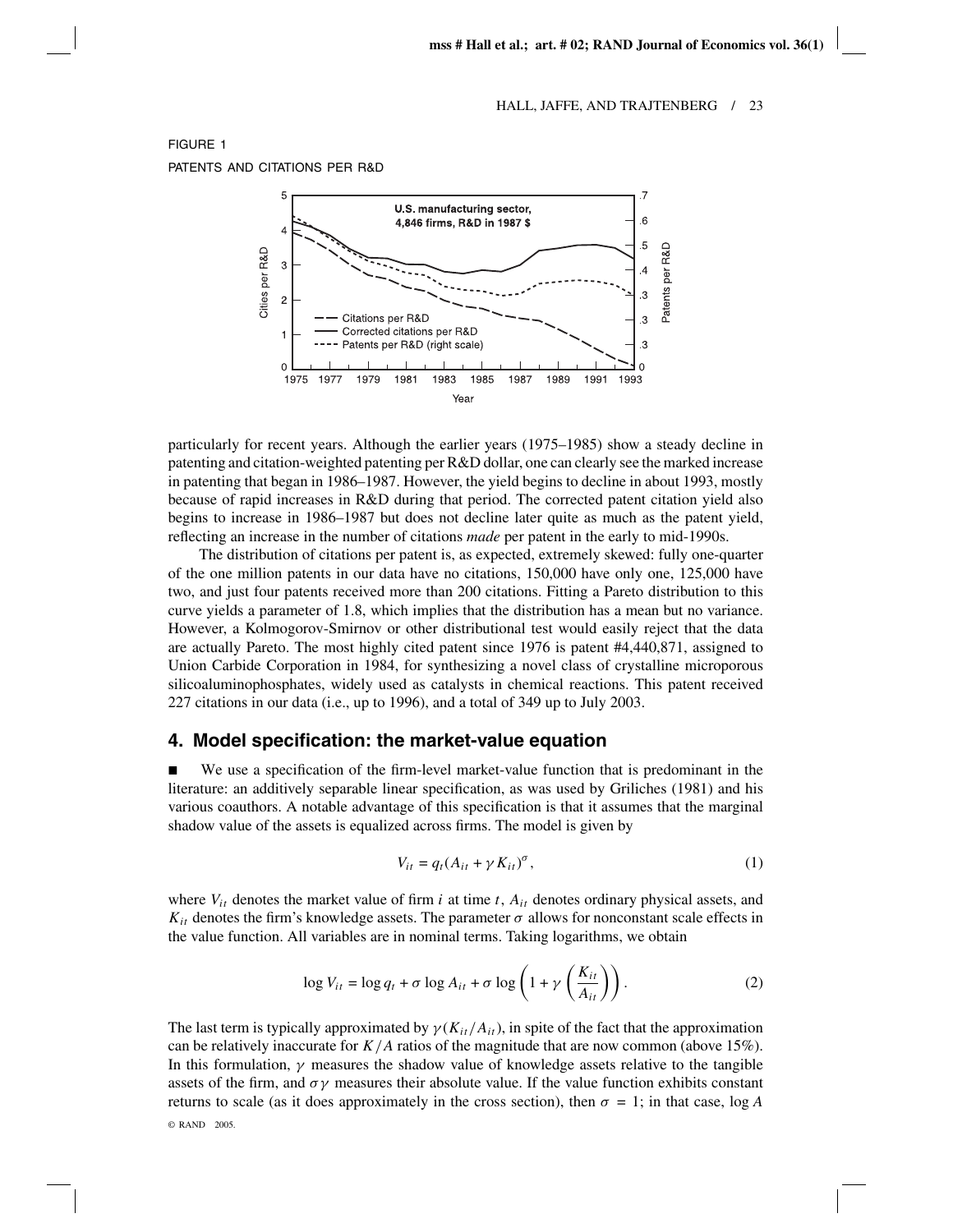can be moved to the left-hand side of the equation and the model estimated with the conventional Tobin's  $q$  as the dependent variable. The estimating equation thus becomes<sup>23</sup>

$$
\log Q_{it} = \log \left( \frac{V_{it}}{A_{it}} \right) = \log q_t + \log \left( 1 + \gamma \frac{K_{it}}{A_{it}} \right) + \varepsilon_{it},\tag{3}
$$

where  $Q_{it}$  denotes Tobin's q, and the intercept of the model can be interpreted as an estimate of the logarithmic average of Tobin's *q* for each year. Theory does not give much guidance for the specification of knowledge stocks in an equation such as (3), and in particular it is not clear how to incorporate R&D, patents, and citation-weighted patents as measures of *K*. The more fundamental question is, how does innovative activity translate into market value, and what aspects of the underlying process are captured by the empirical measures available?<sup>24</sup>

We think of the knowledge-creation process as a continuum going from R&D to patents to citations, which involves the sequential revelation of information about the value to the firm of the innovations generated along the way. That is, R&D reveals the commitment of a firm's resources to innovation, patents catalog the success in generating codifiable new knowledge that the firm can in principle appropriate, and citations indicate the extent to which those innovations turn out to be "important" and hence presumably more valuable to the firm.

Once R&D is observed, the market presumably knows how to price the *expected value* of the innovative stream that will result from it, including the expected number of patents and citations that will come further down the line. Of course, the actual results from an R&D program will deviate from expectations, with some yielding "dry holes" and others unanticipated discoveries. Thus, the additional informational value of patents once R&D has already been factored in must reside in the number of patents *per dollar of R&D*: if the yield of R&D in terms of patents is higher than average, it may indicate that the R&D project succeeded beyond expectations, conversely so if the patent yield is low. Once again, though, we know that the (*ex post*) value of patents is extremely skewed, $25$  and that the stream of citations received over time is correlated with both the private and the social value of patented innovations (e.g., Harhoff et al., 1999; Trajtenberg, 1990). Therefore, the informational value of citations once patents have been factored in must lie in the extent to which the number of received citations *per patent* deviates from expectations. The equation to be estimated thus becomes

$$
\log Q_{it} = \log q_t + \log \left( 1 + \gamma_1 \frac{R \& D_{it}}{A_{it}} + \gamma_2 \frac{PAT_{it}}{R \& D_{it}} + \gamma_3 \frac{CITES_{it}}{PAT_{it}} \right) + \varepsilon_{it},\tag{4}
$$

where *R&D*, *PAT*, and *CITES* stand for the stocks of (lagged) R&D, patents, and citations respectively.

 $\Box$  **How to construct knowledge stocks?** The computation of R&D and patent stocks is relatively straightforward, essentially requiring just upfront assumptions as to the depreciation rate—here we shall just follow convention and resort to the traditional 15% depreciation rate used in much of the literature.<sup>26</sup> The construction of citation stocks is inherently more complex, simply because citations are not a one-shot event at a point in time (as are R&D expenditures and patent

 $^{23}$  For one possible rationalization of the error term in the equation, see Griliches (1981).

<sup>&</sup>lt;sup>24</sup> The discussion hereafter builds upon the pioneering work of Griliches (1984) and Pakes (1985), as well as on subsequent work as in Griliches, Pakes, and Hall (1987) and Griliches, Hall, and Pakes (1991). However, we do not attempt to dwell in depth on the issues addressed in this literature, only to sketch the arguments that lie behind the empirical specification used here. Once again, the use of citations in market-value equations is new; previous work included only R&D and patents.

<sup>&</sup>lt;sup>25</sup> A significant fraction of patents appear to be valueless; see Pakes and Schankerman (1984) and Pakes (1986).

<sup>&</sup>lt;sup>26</sup> Small departures from this rate do not make a difference to the results, but this is an issue that deserves some serious revisiting, in light of the much more detailed data that we now have at our disposal.

<sup>©</sup> RAND 2005.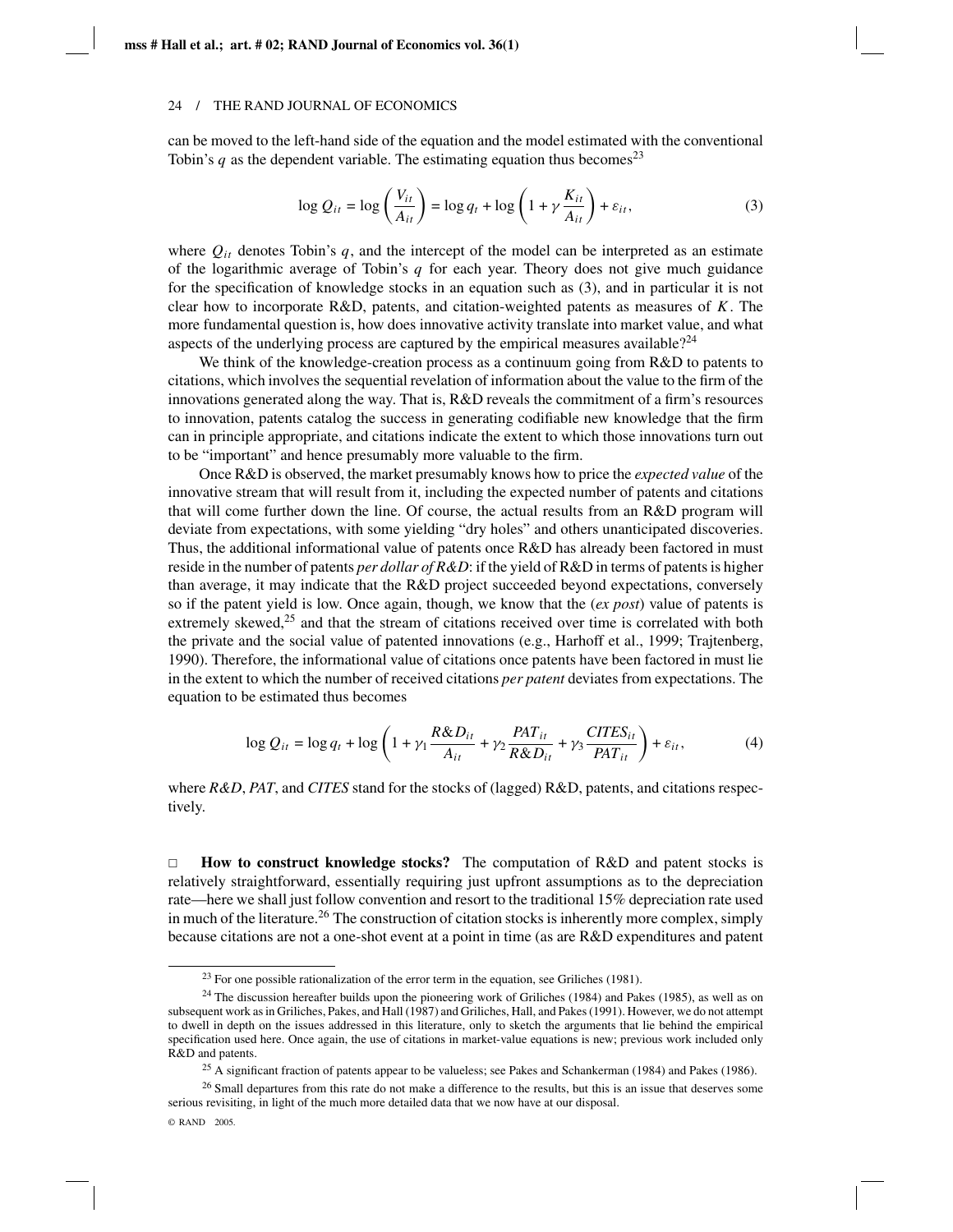applications), but instead keep coming over a long period into the future (some take 50 years and more).<sup>27</sup> In order to lay out the issues, consider the following time line.<sup>28</sup>

Consider a firm that started applying for patents in 1975. We want to compute its citation stock for every year from 1975 through the end of the period for which there are data available, 1996. In particular, consider the computation of the citation stock for one particular observation, that corresponding to 1985. The patents granted to this firm during the period 1975–1985 had received a certain number of citations up to 1985, which enter into what we shall call the "past citations stock," i.e., the sum of citations known to have occurred as of 1985, properly discounted. However, since we are looking at it from the vantage point of a later year, we know already that these patents received further citations later on (i.e., during 1985–1996); these later citations can be used to compute the "future citations stock." Provided that we formulate in a consistent manner the depreciation pattern (see below), we can then define the decomposition: (total citation stock)<sub>t</sub> = (past citations stock)<sub>t</sub> +(future citations stock)<sub>t</sub>,  $t = T_0, \ldots, 1996, T_0$  being the first year for which the firm applied for patents. We can use either of these stocks in (4) and thus investigate the effect the timing of the revelation of information contained in citations has on the value of patented inventions. More formally, denote by  $C(t, \tau)$  the number of citations received in year  $\tau$  by patents applied for in year *t*; thus the total number of citations to year-*t* patents observed till the end of the period is

$$
C(t) = \sum_{\tau=1}^{1996} C(t, \tau).
$$
 (5)

Using the standard declining-balance formula, the total citation stock observed in year *t* is

$$
T\_CITES(t) = (1 - \delta)T\_CITES(t - 1) + C(t),
$$
\n
$$
(6)
$$

where  $\delta$  stands for the (single) depreciation rate for the private value of patents. The past citations stock is computed as

$$
P\text{-CITES}(t) = (1 - \delta)P\text{-CITES}(t - 1) + \sum_{s=0}^{T_0 - t} (1 - \delta)^s C(t - s, t). \tag{7}
$$

Note that in this formulation, patented innovations are assumed to have a value at the time they are applied for that is commensurate with the number of future citations, but we don't learn about such value until those future citations are received. Thus we depreciate citations as of the date when the receiving patents were applied for, but starting only when the citations are received.<sup>29</sup> The future stock is computed as

$$
F\_CITES(t) = (1 - \delta)F\_CITES(t - 1) + \sum_{v=1}^{1996 - t} \sum_{s=0}^{T_0 - t} (1 - \delta)^s C(t - s, t + v).
$$
 (8)

To clarify, suppose for example that two citations to a 1980 patent are received in 1990, and

<sup>&</sup>lt;sup>27</sup> Strictly speaking, even the granting of a patent is not the simple, one-time event described here; patent practice affords firms complex opportunities to divide and continue patent applications, so that in fact a given patent application can generate a stream of patent grants over time. We ignore this complication, treating each patent grant as a distinct event.

 $28$  As Quillen and Webster (2001) and Graham (2003) have shown, this time line is oversimplified due to the widespread use of patent application continuation to ensure early priority dates. In fact, about one-quarter of all patents (up to one-half in the biotechnology area) have earlier priority dates but were delayed via continuation by the applicant (the typical delay is around half a year). In future work we plan to explore the consequences for the market-value relationship of using the original application date for continued patents rather than the "official" application date recorded by the USPTO.

 $29$  An alternative formulation would be that the patent becomes more valuable each time a citation is made, and hence starts depreciating citations as of the time the citations are made.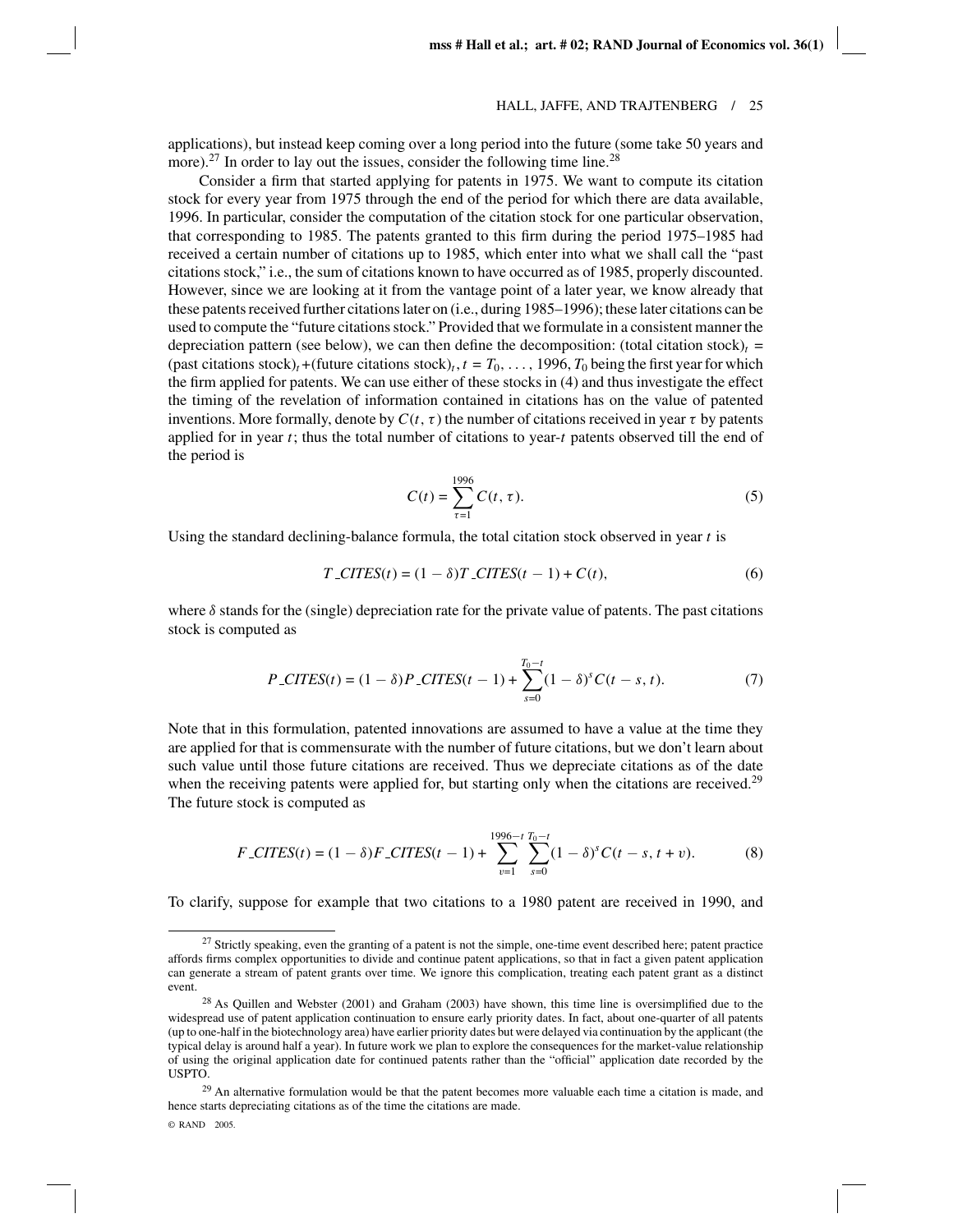### FIGURE 2

SPLITTING CITATION STOCKS INTO PREDICTABLE AND UNPREDICTABLE COMPONENTS



that we compute *F*  $\angle$ *CITES*(1985). The second right-hand term in (8) will then be (for  $\delta = .15$ ):  $2 \times .85^5 = .44$ . That is, although these two citations came "late," their value as of 1985 is determined by the fact that these citations refer to an earlier patent (applied for in 1980), whose value has depreciated substantially from 1980 to 1985.<sup>30</sup> In other words, the value of a patent at the moment it issues is proxied by the total number of citations that it will ever receive. This value depreciates as time passes;  $T\_CITES(t)$  tracks this declining overall value. Distinct from this process of depreciation in "ultimate" value is the process of information revelation. At any point in time *t*, the (depreciated) value indicated by *T CITES*(*t*) can be decomposed into the part that corresponds to citations that arrived before  $t(P\_CITES(t))$  and the part associated with citations that had not yet arrived as of  $t(F\_CITER(t))$ .

The above split between past and future citations ignores the fact that past citations may be a good predictor of future ones, in which case the information available at time *t* from observing citations accrued until then would be not just the actual number of citations received, but the expected (total) number of citations that can be forecasted on that basis. Thus a further interesting decomposition of the citations stock would be

$$
T\_CITES(t) = E[T\_CITES(t) | P\_CITES(t)] + R\_CITES(t),
$$
\n(9)

where *R\_CITES* stands for the "residual" citations stock, defined as the difference between the actual and the predicted stock on the basis of past citations. When estimating the market-value equation, we shall also experiment with this decomposition.

## **5. Estimating market value as a function of knowledge stocks**

 $\blacksquare$  We estimate the market-value equation (as in equation (4) above and variants of it) using nonlinear least squares, including year dummies, and in some specifications also industry fixed effects. We have chosen not to include fixed firm effects for a number of reasons.<sup>31</sup> First, our interest centers on the market's valuation of R&D strategies across firms. Because R&D tends to change slowly over time, a firm's R&D intensity is highly correlated with its individual effect; in fact, it is an important component of what creates differences across firms, so removing these effects would entail an overcorrection. A second but related problem is that our right-hand-side variables are predetermined rather than exogenous and our panels are relatively short, requiring in

<sup>30</sup> Note that the value of these two citations in the computation of *F CITES*(1985) is independent of the year in which they are received.

 $31$  For a specification of the market value–R&D relationship that does incorporate firm effects, see Blundell, Griffiths, and Van Reenen (1999).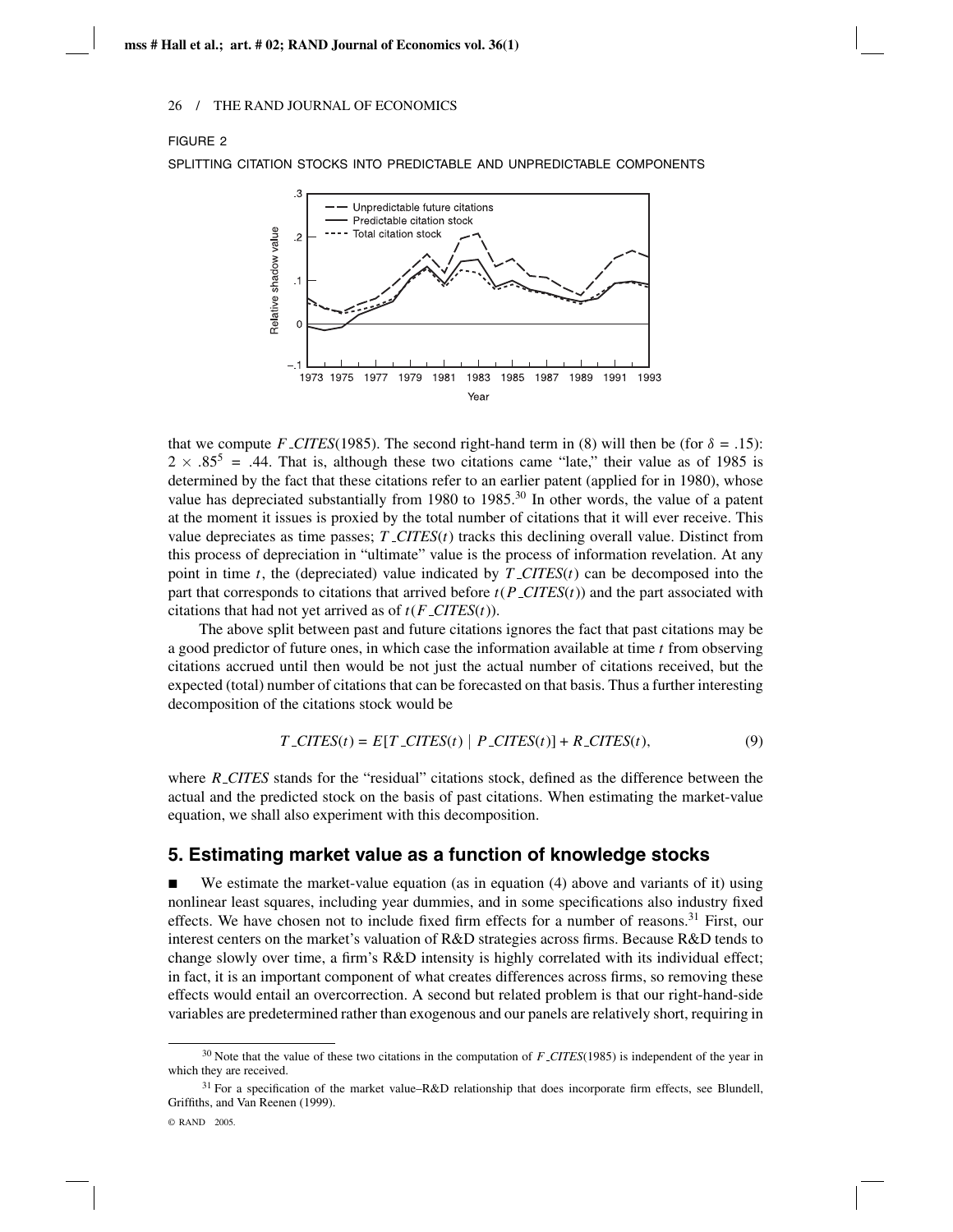principle the use of differenced estimators rather than within estimation to achieve consistency. But in the case of slowly changing right-hand-side variables such as ours here, even small amounts of measurement error lead to substantial downward bias in the coefficient estimates when differenced estimators are used (Griliches and Hausman, 1986). Finally, firms tend to change their strategies in response to market conditions, and the assumption that differences across them are "fixed" or permanent is not a particularly good one.

 $\Box$  **First-cut estimation: "horse race" between R&D, patents, and citations.** As a first pass at the data, and in order to make it comparable to previous studies, we estimate equation (3) with "*K*" defined as either the R&D stock, the patent stock, or the citations stock for two subperiods, 1976–1984 and 1985–1992. Table 2 shows the results for two samples: all firms and those with nonzero patents. Comparing the  $R^2$ 's of the alternative specifications reveals that, as in previous studies, R&D stocks are more tightly correlated with market value than with patents; the novel result here is that even though  $R&D$  also comes out on top vis- $a$ -vis the citations stock, the latter fares better than the patents stock.

Interestingly, the fit sharply deteriorates when going from the first to the second subperiod, significantly more so for the equation with R&D in it (see Hall, 1993a, 1993b). In fact, we also run year-by-year regressions on each of the alternative stocks and find that although the  $R^2$ 's for all three stocks decline throughout the 1980s, they tend to converge: by the mid-1980s, citations stocks, and somewhat less so patent stocks, have as much explanatory power as does  $R&D$ .<sup>32</sup> It is quite likely that these findings reflect the sharp changes in the patenting behavior of U.S. firms that occurred in the early and middle 1980s, in particular the strengthening of patent rights and the start of the spectacular rise in the rate of patenting (see Kortum and Lerner, 1998).

The coefficients of the alternative stocks are not directly comparable, since they are not in the same units: the coefficient of *R&D/Assets* is in dollars (of market value) per dollar (of R&D), whereas the coefficient of *Patents/Assets* is in terms of dollars per patent, and that of *Citations/Assets* is in dollars per citation. We thus normalize the coefficients of total R&D, of patents, and of citations by multiplying them by the ratio of total R&D, total patent, and total citation stocks, respectively, to the deflated R&D stock for all firms.<sup>33</sup> Thus, for example, the normalized coefficient for *R&D/Assets* of 1.102 that appears in Table 2 (for the sample of all firms, first period) can be compared to the normalized coefficient of .253 = .607  $\times$  .417 for patents, and to .292 for citations. Once again, the marginal shadow value of R&D is much larger than that of patents or of citations, but the differences shrink in the second period.

In view of the truncation problems at both ends of our data period, and given that the shadow values of our measures appear to change over time, from now on we focus on the ten-year period in the middle of our sample, 1979–1988, when the data are the most complete and the valuation coefficients rather stable.34 We also confine the sample to observations on firms that had obtained at least one patent during the period 1975–1988 (we refer to them as "patenting firms") and hence for which we could compute a patent stock (and in principle also a citation stock) for the sample period.

 $\Box$  **Estimating the full model.** We now turn to the estimation of the full model, as specified in equation (4). Market value is assumed to depend not only on the R&D intensity of the firm (i.e., the ratio of the R&D stock to assets), but also on the patent yield (the ratio of the patent stock to R&D stock) and on the average "importance" of those patents as manifested in the ratio

<sup>&</sup>lt;sup>32</sup> Similar results are obtained for the coefficients themselves, with those for patents declining much less than those for R&D. If we take these findings at face value, they imply that firms have expanded their R&D spending to the point where the return on the marginal dollar has fallen, whereas the marginal return to obtaining an additional patent has remained roughly constant.

<sup>&</sup>lt;sup>33</sup> We did not use the average (or median) of these ratios over firms because of the presence of many zeros and the skewness of both the patents and the citations distributions; yet the ratio of the totals, as used here, is not very reliable either, and thus the normalized coefficients should be taken with (more than) a grain of salt.

<sup>&</sup>lt;sup>34</sup> Based on yearly regressions of the model; see Hall, Jaffe, and Trajtenberg (2001).

<sup>©</sup> RAND 2005.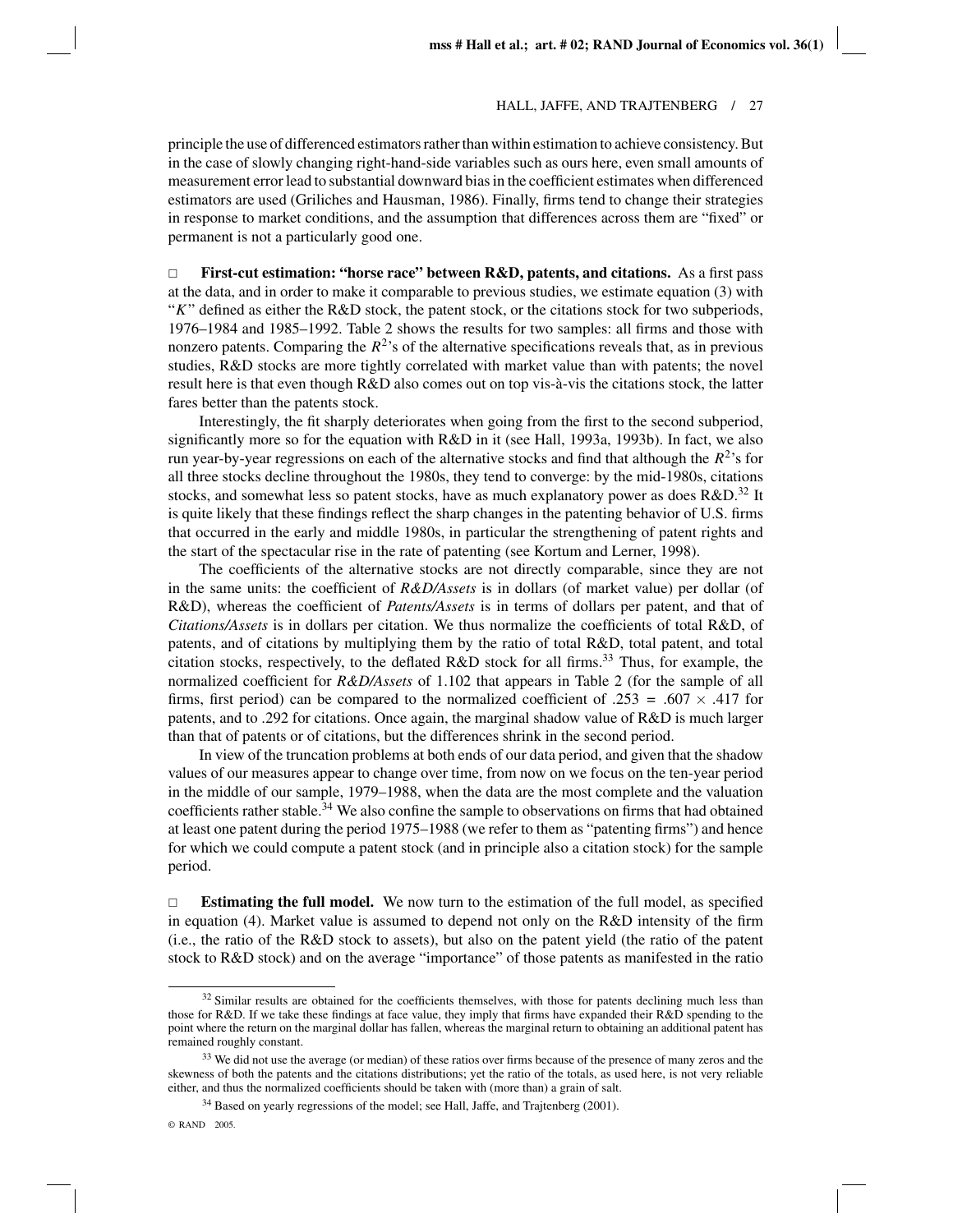# Period: 1976–1984 Period: 1985–1992 **Sample: All Firms** *R&D*/*Assets* 1.736 .547 (.069) (.027) *Patents*/*Assets* .607 .710 (.042) (.049) *Citations*/*Assets* .103 .080 (.006) (.004)  $D(R&D=0)$  .029 .004 (.014) (.015) *D*(*PAT* = 0) .131 .151 .144 .151 .143 .144 .151  $(0.013)$   $(0.014)$   $(0.014)$ *R*<sup>2</sup> .228 .110 .138 .116 .067 .087 Standard error .699 .719 .707 .748 .769 .760 *TotR&D*/*R&D*<sup>a</sup> .635 .903 *PAT/R&D***<sup>a</sup>** .306 *CITES/R&D***<sup>a</sup> 2.686** 2.686 Normalized coefficients<sup>b</sup> 1.102 .253 .292 .494 .217 .210 Number of Observations 11,711 15,605 Number of Firms 3,100 3,027 **Sample: Patenting Firms** *R&D*/*Assets* 1.754 .563 (.082) (.033) *Patents*/*Assets* .599 .710 (.041) (.049) *Citations*/*Assets* .102 .080 (.006) (.004)  $D(R&D=0)$  .024 (.017) *R*<sup>2</sup> .231 .129 .180 .121 .103 .137 Standard error .644 .685 .665 .729 .737 .722 **TotR&D/***R***&D<sup>a</sup>** .636 .903 *PAT/R&D***<sup>a</sup>** .326 .326 *CITES/R&D<sup>a</sup>* **3.059 2.861** Normalized coefficients<sup>b</sup> 1.116 .274 .321 .508 .231 .220 Number of Observations 10,509 9,718 Number of Firms 1,834 1,843

### **TABLE 2 "Horse Race" Regressions of R&D, Patents, and Citations Stocks: Nonlinear Model with Dependent Variable: log Tobin's** *q*

<sup>a</sup> Ratio of Total R&D, Patents, or Citations to deflated R&D (in \$1992M).

<sup>b</sup> Coefficients scaled by ratio of totals.

Estimation method: nonlinear least squares. Heteroskedastic-consistent standard errors are shown in parentheses. All equations include a complete set of year dummies.

of citations to patents. As already mentioned, R&D, patents, and citations are seen as cascading indicators of the value of innovations, each adding further information on top of what could be predicted on the basis of the previous indicator. Thus, for a given level of R&D spending, firms that manage to patent more will presumably have higher market valuations, and similarly for firms with patent portfolios that receive on average more citations per patent.

Table 3 presents the results for alternative specifications of equation (4): columns 1 and 2 display the baseline estimates, column 3 investigates in more detail the impact of the number of citations, and columns 4 and 5 experiment with the decomposition of citations into past and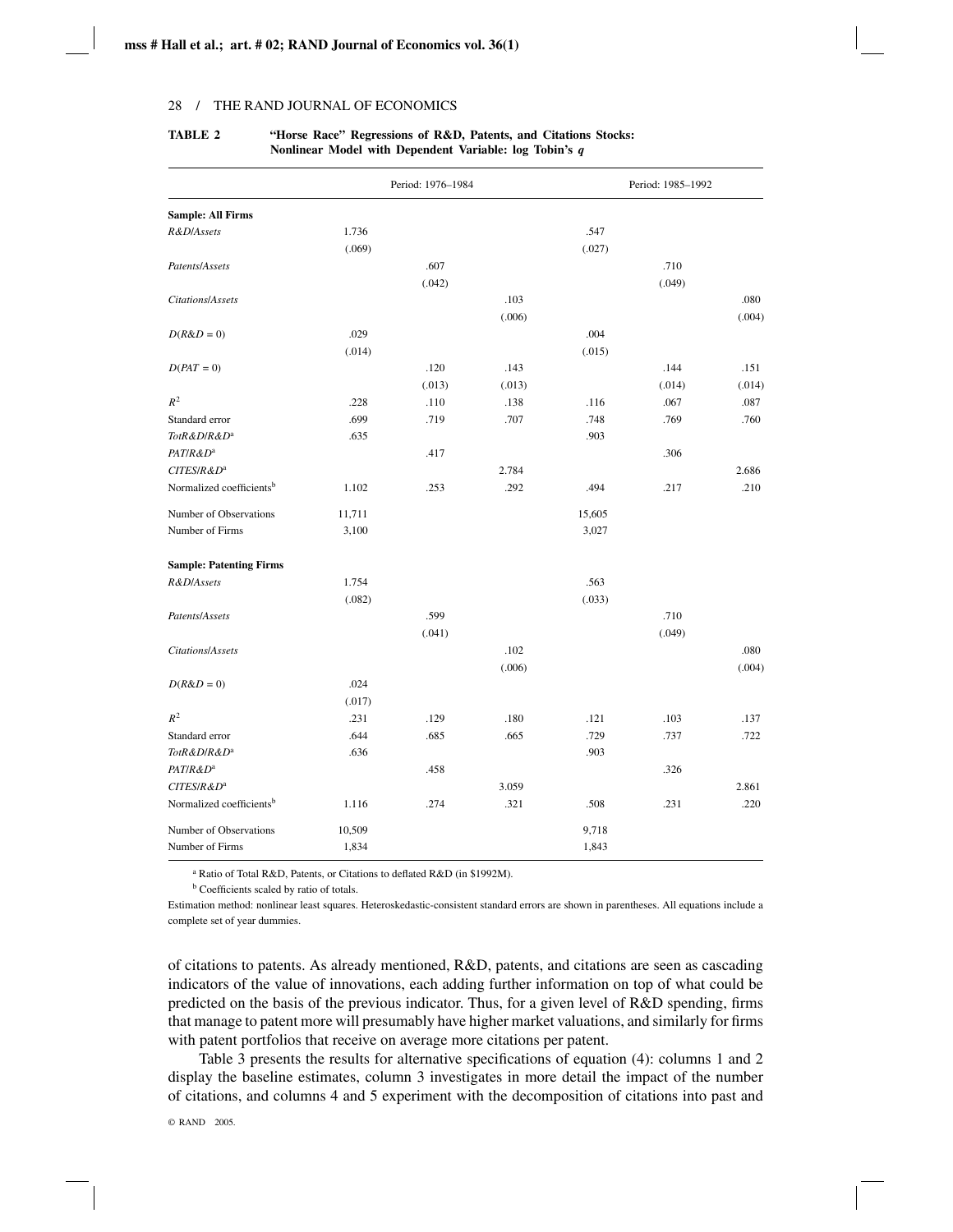|                                                          | (1)    | (2)    | (3)    | (4)     | (5)    |
|----------------------------------------------------------|--------|--------|--------|---------|--------|
| R&D/Assets                                               | 1.276  | 1.362  | .926   | 1.261   | 1.135  |
|                                                          | (.061) | (.068) | (.047) | (.063)  | (.053) |
| Patents/R&D                                              | .027   | .030   | .025   | .028    | .022   |
|                                                          | (.006) | (.007) | (.006) | (.007)  | (.006) |
| Citations/Patents                                        |        | .052   |        |         |        |
|                                                          |        | (.004) |        |         |        |
| <b>Past Citations/Patents</b>                            |        |        |        | $-.015$ |        |
|                                                          |        |        |        | (.007)  |        |
| <b>Future Citations/Patents</b>                          |        |        |        | .060    |        |
|                                                          |        |        |        | (.004)  |        |
| <b>Predicted Citations/Patents</b>                       |        |        |        |         | .012   |
|                                                          |        |        |        |         | (.004) |
| <b>Residual Citations/Patents</b>                        |        |        |        |         | .050   |
|                                                          |        |        |        |         | (.003) |
| $D(R&D=0)$                                               | .058   | .057   | .057   | .087    | .085   |
|                                                          | (.019) | (.019) | (.019) | (.019)  | (.019) |
| Dummies for number of citations per patent: <sup>a</sup> |        |        |        |         |        |
| $5-6$ (3,145 obs.)                                       |        |        | .006   |         |        |
|                                                          |        |        | (.018) |         |        |
| $7-10$ (3,993 observations)                              |        |        | .097   |         |        |
|                                                          |        |        | (.018) |         |        |
| $11-20$ (1,997 observations)                             |        |        | .353   |         |        |
|                                                          |        |        | (.023) |         |        |
| $>$ 20 (573 observations)                                |        |        | .542   |         |        |
|                                                          |        |        | (.042) |         |        |
| $R^2$                                                    | .222   | .254   | .255   | .260    | .260   |
| Standard error                                           | .685   | .671   | .670   | .668    | .668   |
| $N = 12,188$                                             |        |        |        |         |        |
| Sample: 1,982 firms with patents $> 0$                   |        |        |        |         |        |

### **TABLE 3 Market Value as a Function of R&D, Patents, and Citations Stocks, 1979–1988 Nonlinear Model with Dependent Variable: log Tobin's** *q*

<sup>a</sup> Base category: 0–4 citations per patent, 2,410 observations.

Estimation method: nonlinear least squares. Heteroskedastic-consistent standard errors are shown in parentheses. All equations include a complete set of year dummies.

future, as well as into predicted and unpredicted. Each of the indicators shows a strong and highly significant impact on market value and a substantial contribution to the overall fit of the estimated model. Thus, it is clear that each of the measures–*-R&D/Assets*, *Patents/R&D*, and *Citations/Patents*—adds information on top of what could be inferred just from the others.<sup>35</sup> In order to assess their quantitative impact, we need to compute the semi-elasticities,<sup>36</sup>

$$
\frac{\partial \log Q}{\partial (R\&D/A)} = \hat{\gamma}_1 \left( 1 + \hat{\gamma}_1 \frac{R\&D}{A} + \hat{\gamma}_2 \frac{PAT}{R\&D} + \hat{\gamma}_3 \frac{CITES}{PAT} \right)^{-1},\tag{10}
$$

and similarly for *PAT*/*R*&*D* and for *CITES*/*PAT*. The distributions of the ratios of the various stocks that appear in the right-hand side of (10) are very skewed, hence we evaluate them both at

<sup>&</sup>lt;sup>35</sup> Note also that the dummy for not doing R&D is large and very significant. This occurs because the patent-yield variable (*Patents/R&D*) has been set to zero when the firm has no R&D stock. The interpretation is that the average market-value effect of being a firm with patents that does no R&D is 6–7%. There are 2,934 observations with no R&D in the current year; 1,960 have no stock of R&D either.

 $36$  Note that this is a partial derivative, holding the other ratios constant, which is not a trivial matter given that R&D also appears in the denominator of the patents ratio, and patents in the denominator of the citations-to-patents ratio. © RAND 2005.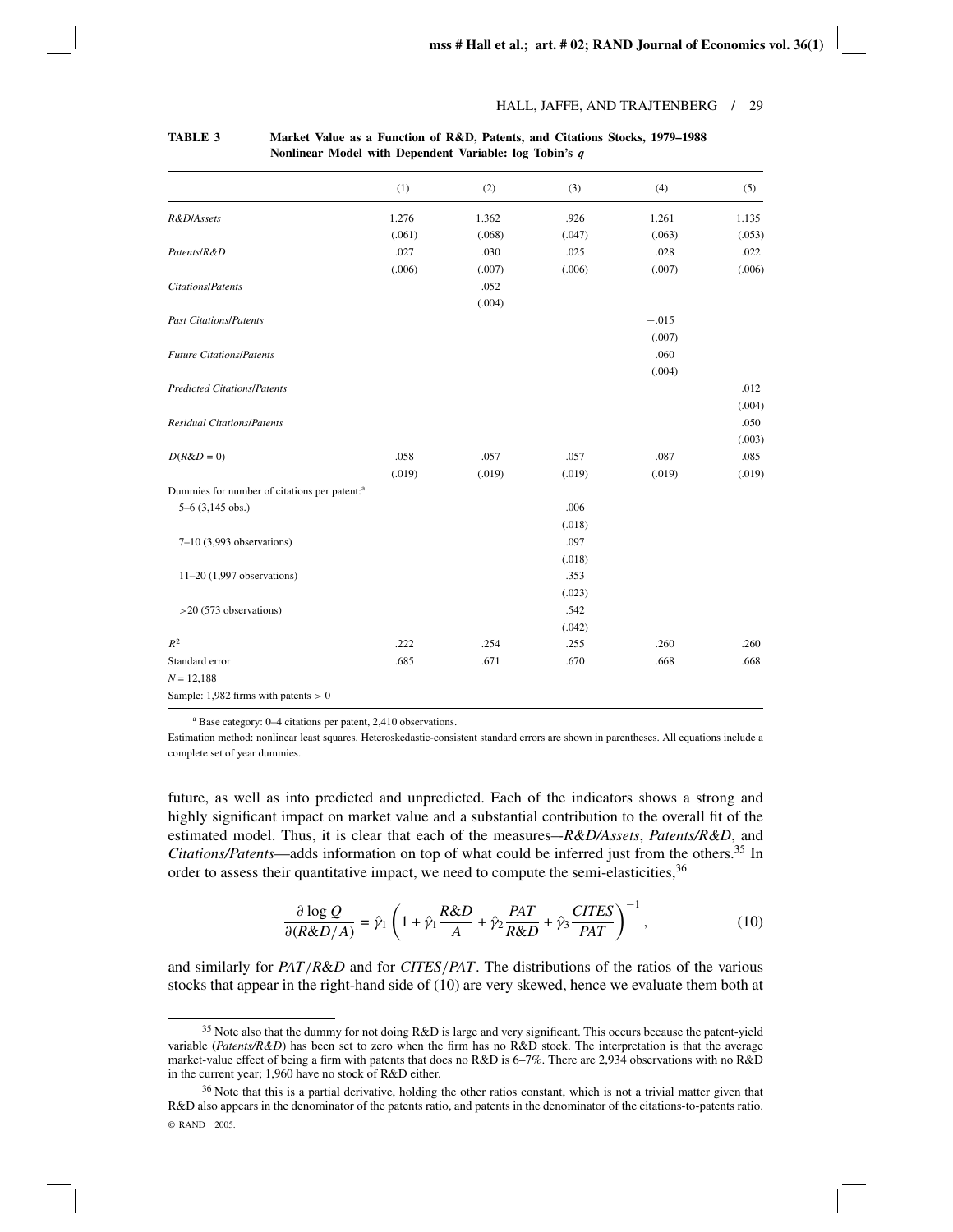| Ratios                         | Ratios Evaluated at the: |        |                 |  |
|--------------------------------|--------------------------|--------|-----------------|--|
|                                | Mean                     | Median | Ratio of Totals |  |
| R&D/Assets                     | .35                      | .16    | .16             |  |
| Patents/R&D                    | 1.05                     | .35    | .50             |  |
| <b>Citations/Patents</b>       | 7.95                     | 6.33   | 7.46            |  |
| Semi-elasticities <sup>a</sup> |                          |        |                 |  |
| $\partial \log Q$              | .709                     | .876   | .842            |  |
| $\partial(R\&D/A)$             | (.026)                   | (.037) | (.036)          |  |
| $\partial \log Q$              | .016                     | .019   | .019            |  |
| $\partial (PAT/R\&D)$          | (.004)                   | (.005) | (.004)          |  |
| $\partial \log Q$              | .027                     | .033   | .032            |  |
| $\partial (CITES/PATH)$        | (.002)                   | (.002) | (.002)          |  |

**TABLE 4 Computing the Impact of Knowledge Stocks on Market Value**

aComputed using the estimated coefficients in column 2 of Table 3.

Heteroskedastic-consistent standard errors are shown in parentheses.

the mean and at the median, and we also compute the ratio of the totals. Table 4 presents the results, using the estimates  $\{\hat{\gamma}_1, \hat{\gamma}_2, \hat{\gamma}_3\}$  from Table 3, column 2. Thus, an increase of one percentage point in the R&D intensity of a firm (i.e., in the ratio *R&D/Assets*) leads to a similar increase in market value, i.e., about .8%; an extra patent per million dollars of R&D boosts market value by about 2%, and an extra citation per patent by over 3%. These are very substantial effects, confirming the hypothesized importance of knowledge stocks for firms' value. The impact of citations per patent is particularly striking, consistent with the "million dollar" worth of citations reported by Harhoff et al. (1999).

 $\Box$  **How valuable are highly cited patents?** We have already alluded to the fact that the distribution of citations is very skewed, with about one-quarter of all patents getting none and only a few dozen (out of millions) receiving 100 citations and more. This suggests that the average effect that we get in a regression such as that in Table 3, column 2, may not reveal the full extent of the impact of the tail of the citations distribution. We thus break the *Citations/Patents* variable up into five groups—fewer than  $5, 5-6, 7-10$  (6 is the median),  $11-20$ , and greater than  $20$ and include dummy variables for each (the first serves as the base category). As shown in Table 3, column 3, for firms with fewer than the median number of citations per patent, it makes no difference how far below the median they fall: firms with 5–6 citations per patent have no higher value than those with fewer than 5. However, firms that average more than the median number of citations per patent exhibit a very significant increase in market value: 10% higher if having 7–10 citations per patent, and 35% higher if having 2–3 times the median (11–20 citations per patent). The most dramatic effect is for the 143 firms (573 observations) with more than 20 cites per patent. The market value of these firms is a staggering 54% higher than what would be expected given their R&D capital and their patent stock.

These 143 firms with exceptionally high citation rates are concentrated in computing, office equipment, semiconductors, and electronics (66 firms), and in pharmaceuticals and medical instruments (41 firms).<sup>37</sup> They include both small firms (which have very few highly cited patents) and medium to large firms (such as Intel, Compaq Computer, Tandem Computer, Alza, and General Signal Corporation). It appears that the larger firms are primarily in the electronics sector, broadly defined, while those in the pharmaceutical sector that average a high citation rate are more likely to be smaller biotechnology firms.

<sup>&</sup>lt;sup>37</sup> Of the remaining 38 firms, 8 are in machinery, 7 in textiles and apparel, and the other 23 scattered in various sectors.

<sup>©</sup> RAND 2005.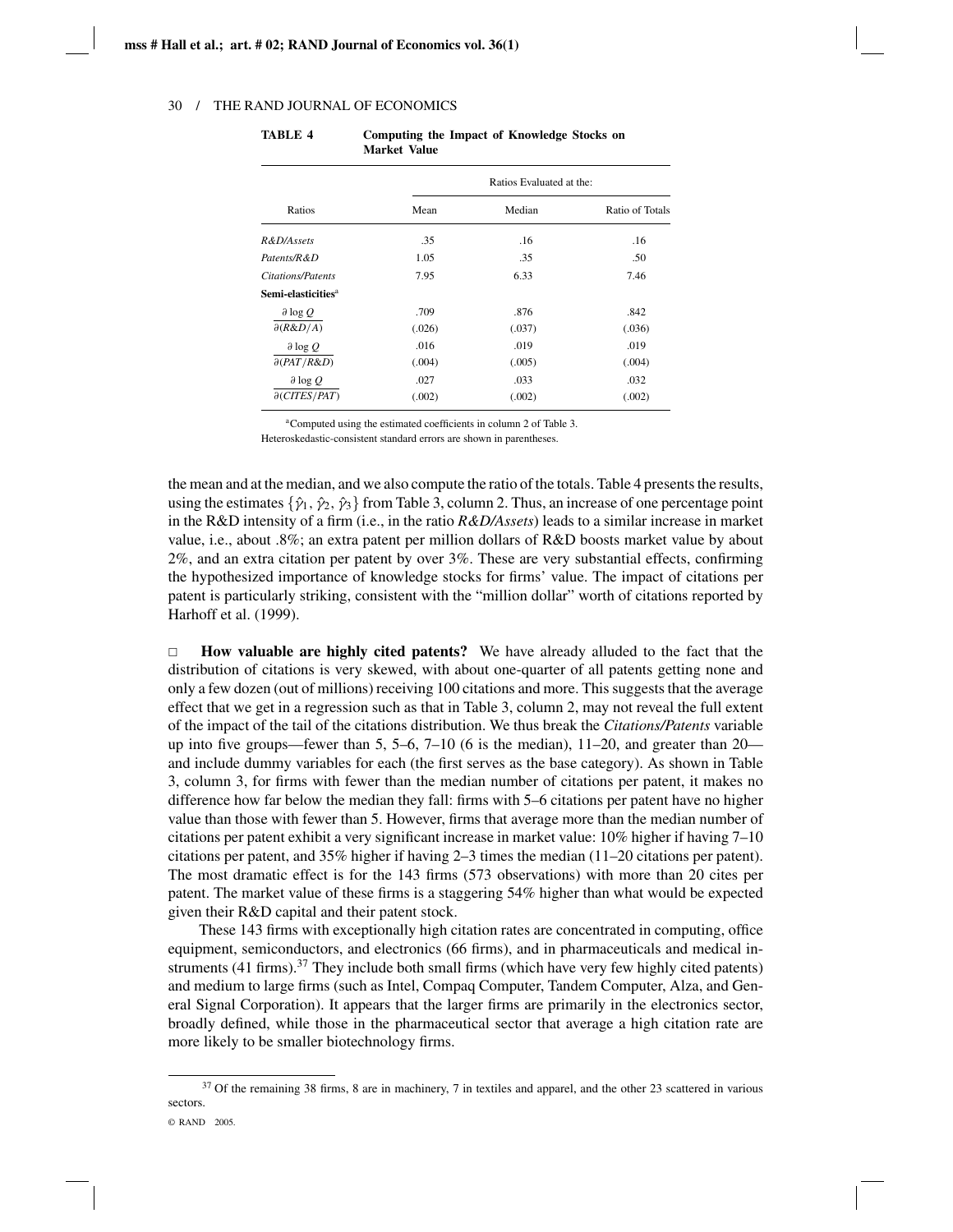$\Box$  **The timing of citations.** As mentioned in Section 3, citations unfold over time, sometimes well into the future, and hence it is not clear to what extent the market anticipates these future citations or, rather, reacts to them as they occur. In Table 3, column 4, we partition the stock of citations into "past" and "future" as shown in equations (7) and (8). Whereas the coefficient of the stock based on future citations is somewhat larger than the coefficient of the stock based on all citations, that of past citations is *negative* and marginally significant. Thus, it would seem that past citations quickly become "old news" and hence do not affect current market value (beyond R&D and patents); on the other hand, investors are able to forecast pretty well the expected value of a patented innovation as it evolves over time, which is later corroborated by future citations.

However, the past and future citations stocks are in fact highly correlated measures of the same underlying quantity, and thus this finding does not necessarily imply that realized citations are worthless for forecasting the value of the knowledge assets associated with patents or the expected profit stream from those assets. Indeed, past citations could be used to forecast future ones and, therefore, also to forecast the value associated with the underlying patented innovations. To explore this idea, we decompose the total citation stocks into the part predicted by the past citation stocks and the (orthogonal) residual, as shown in equation  $(9)^{38}$  As can be seen in Table 3, column 5, the coefficient of the unexpected portion is much larger than that of the predictable one, but the latter is still significantly positive. Thus, past citations clearly help in forecasting future returns, yet there is new and highly significant information on the value of patented innovations that is revealed along the way that correlates tightly with future/unpredicted citations.

 $\Box$  **Industry effects.** In Table 5 we include dummies for six sectors—Drugs and Medical Instrumentation (henceforth Drugs); Chemicals; Computers and Communications (henceforth Computers); Electrical; Metals and Machinery; and miscellaneous (low-tech industries)—and interact them with the knowledge stock ratios. In column 2 we can see that there is a high premium to being in the Drugs or Computers sector, which comes mostly at the expense of the coefficient of R&D intensity, which plunges by half. The full interactions in column 3 reveal wide differences across sectors in the effects of each knowledge stock ratio. In general, the differential importance of patent yield and of citations per patent rises, at the expense of R&D intensity. Thus, whereas in no sector the effect of *R&D/Assets* is much larger than the average effect picked up in the base specification displayed in column 1, the impact of patent yield for Drugs is three times the average effect (.10 versus .031) and that of Computers twice as high. Similarly but not as pronounced, the impact of *Citations/Patents* for Drugs is over 50% higher than the average effect, while that for Computers is small and lower than that for the other sectors except for the low-tech sector. This contrast is consistent with the differing roles played by patents in the two sectors: Drugs is characterized by discrete product technologies where patents serve their traditional role of exclusion, and some of them are therefore valuable on an individual basis, as measured by citations. Computers and Communications is a group of complex product industries where any particular product may rely on various technologies embodied in several patents held by different firms. In this industry, patents are largely valued for negotiating cross-licensing agreements, so their individual quality is not as important, although having them is. $39$ 

 $\Box$  **The impact of self-citations.** Citations to a given patent may come from any subsequent patent, including patents assigned to the same firm that holds the cited patent. These "self-citations" may differ from other citations in various ways.<sup>40</sup> First, self-citations cannot be regarded as representing spillovers as these are commonly defined, since they occur *within* the same economic

<sup>&</sup>lt;sup>38</sup> We also included a full set of time dummies in the conditioning set.

<sup>&</sup>lt;sup>39</sup> See Cohen, Nelson, and Walsh (2000) for further discussion of this contrast and Hall and Ziedonis (2001) for evidence on semiconductors.

<sup>&</sup>lt;sup>40</sup> Indeed, self-citations have received careful attention in previous studies, and in many cases they have been treated differently from external citations; see, e.g., Jaffe, Trajtenberg, and Henderson (1993) and Jaffe and Trajtenberg (2002).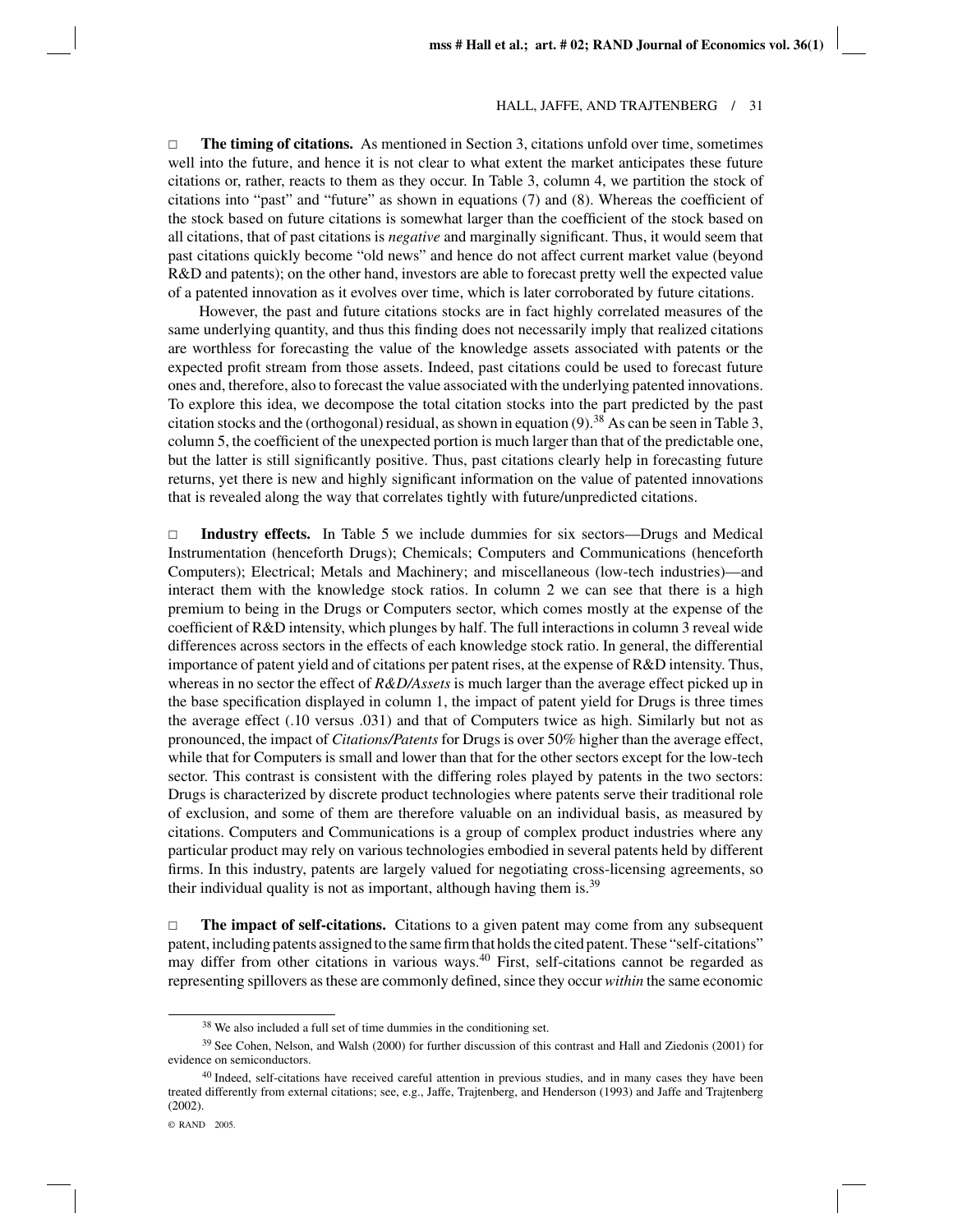|                               | (1)         | (2)        | (3)           |
|-------------------------------|-------------|------------|---------------|
| D(Drugs)                      |             | .536(.028) | .005(.102)    |
| D(Chemicals)                  |             | .026(.020) | $-.231(.061)$ |
| D(Computers)                  |             | .311(.022) | .361(.050)    |
| D(Electrical)                 |             | .166(.021) | .093(.061)    |
| D(MetalsandMachinery)         |             | .015(.016) | $-.261(.047)$ |
| R&D/Assets                    | 1.362(.068) | .686(.057) | .883 (.198)   |
| interacted with               |             |            |               |
| Drugs                         |             |            | .561(.310)    |
| Chemicals                     |             |            | $-.017(.333)$ |
| Computers                     |             |            | $-.575(.204)$ |
| Electrical                    |             |            | $-.343(.253)$ |
| Metals and Machinery          |             |            | .595(.241)    |
| Patents/R&D                   | .030(.007)  | .025(.006) | $-.020(.006)$ |
| interacted with               |             |            |               |
| Drugs                         |             |            | .120(.051)    |
| Chemicals                     |             |            | .059(.018)    |
| Computers                     |             |            | .078(.017)    |
| Electrical                    |             |            | .022(.006)    |
| Metals and Machinery          |             |            | .070(.014)    |
| <b>Citations/Patents</b>      | .052(.004)  | .036(.003) | .014(.004)    |
| interacted with               |             |            |               |
| Drugs                         |             |            | .065(.015)    |
| Chemicals                     |             |            | .048(.012)    |
| Computers                     |             |            | .014(.006)    |
| Electrical                    |             |            | .022(.011)    |
| Metals and Machinery          |             |            | .037(.009)    |
| $D(R&D=0)$                    | .066(.019)  | .099(.018) | .123(.020)    |
| $R^2$                         | .254        | .292       | .308          |
| Standard error                | .671        | .654       | .647          |
| Robust Wald Test for added    |             |            |               |
| effects (degrees of freedom)  |             | 503.5(5)   | 142.6(15)     |
| $N = 12,118$                  |             |            |               |
| Sample: 1,982 patenting firms |             |            |               |

### **TABLE 5 Adding Industry Effects, 1979–1988 Nonlinear Model with Dependent Variable: log Tobin's** *q*

Estimation method: nonlinear least squares. Heteroskedastic-consistent standard errors are shown in parentheses. All equations include year dummies. The left-out category is miscellaneous (low-tech industries).

unit. Second, although it is the patent examiner who decides which citations are made, this decision is based in part on information provided by the applicant and occurs in a process of negotiation with the applicant's attorneys. Hence it is possible that self-citations are affected to some degree by firms' differential knowledge and incentives with respect to internal versus external citations. Finally, and most importantly for our purposes here, self-citations may provide very different signals than do external citations regarding the value *to the firm* of the subsequent down-the-line, technologically connected innovations.

In general, cumulative or sequential innovation embodies a process in which successive inventors compete away each other's excess returns (see, e.g., Scotchmer, 1991). If we think of sequences of patents linked by citations within this paradigm of cumulative innovation, then firms citing their own patents may be a reflection of the cumulative nature of innovation and the "increasing returns" property of knowledge accumulation, particularly within a narrow field or technology trajectory. Self-citations would then suggest that the firm has a strong competitive position in that particular technology and is in a position to internalize some of the knowledge spillovers created by its own developments. This would imply both that the firm has lower costs © RAND 2005.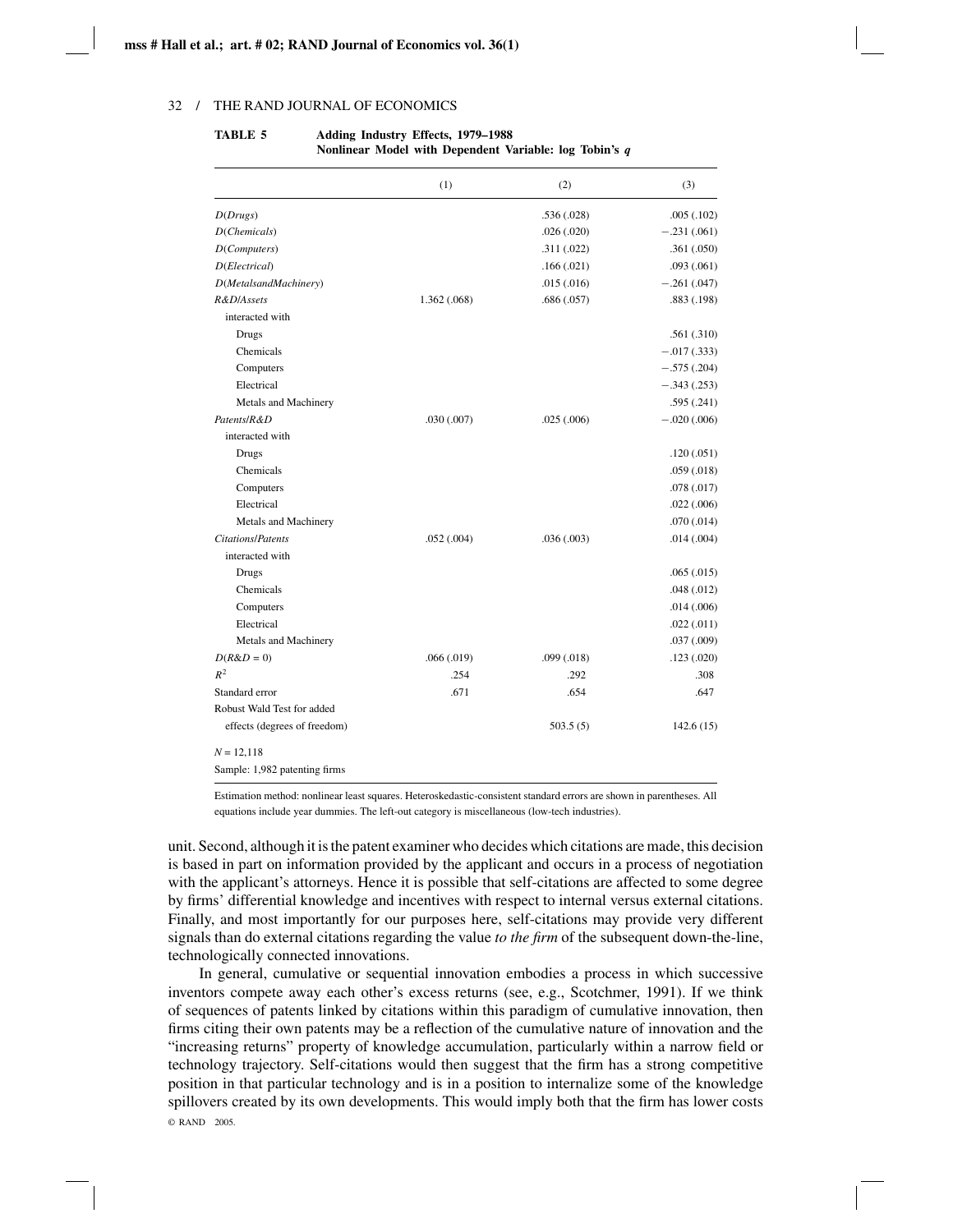because there is less need to acquire technology from others, and that it may be able to earn higher profits without risking rapid entry (since it controls a substantial stretch of the underlying technology). If so, the *private value* of self-citations would be greater than that of external citations, since the latter might be indicative *inter alia* of spillovers that are beneficial to others, and in particular to potential or actual competitors. On the other hand, if the share of self-citations reflects primarily the extent of "self-bias," then their informational content as to market value might be weaker.

These effects may change with firm size, or rather with the size of their patent portfolio: the share of self-citations should increase with the size of the portfolio, simply because the more patents a firm has, the higher the probability that a citation from a new patent it gets will be given to a patent it already has.<sup>41</sup> Thus firms with larger portfolios will exhibit for "mechanical" reasons a larger share of self-citations, regardless of whether these self-citations are indicative of the type of real phenomena mentioned before (e.g., internalization of spillovers leading to competitive advantage). In fact, the raw correlation between share of self-citations and the log of the patent portfolio size is about  $.22^{42}$  Thus, the presumed link between self-citations and market value may weaken with the size of the patent portfolio. Moreover, it may well be that the "self-bias" increases with size (e.g., because of the presence of more active legal departments in firms with large portfolios), and thus the confluence of both the statistical effect just mentioned and the increasing self-bias may altogether cancel the expected positive effect of self-citations for firms holding large portfolios.

To investigate this question, we add self-citation measures to our valuation equation in two ways: the share of self-citations out of total citations, and the ratio of the stock of self-citations to the *patent* stock. Since self-citations are already included in the citation stock, when we add the latter variable to the regression, its coefficient will represent the premium or discount associated with self-citations. The distribution of the share of self-citations is very skewed (toward zero), the median share is .06, the mean is .09, and for 1.5% of the observations the share is higher than .50.

Columns 2 and 3 of Table 6 show the results of estimating our preferred specification with these variables included. Both forms of the self-citations variable have highly significant and positive coefficients in the market-value equation. From column 2 we see that an increase of ten percentage points in the share of self-citations is associated with a 2.2% increase in market value. The results in column 3 indicate that if each of the patents held by the firm receives an additional cite from patents held by other entities, market value increases by 4.3%; however, if those extra citations are made by the firm itself, market value rises 10%. In column 4 we investigate the question of the size of the patent portfolio held by the firm and the impact of self-citations: as hypothesized, the value-relevance of self-citations declines with size. For firms holding an average-sized patent portfolio (about 200 patents), the effect of self-citations is that just described, and for those with smaller portfolios, self-citations have an even more pronounced effect on market value. For firms with a portfolio of 1,000 patents, however, self-citations do not make a difference, and above that the impact on market value is even negative.

# **6. Concluding remarks**

 $\blacksquare$  The results of the article clearly show that patent citations contain significant information on the market value of firms, in addition to R&D and simple patents counts, thus enriching the toolkit available to economists trying to tackle empirically the intangible assets, and in particular the "knowledge stock," of firms. In so doing, our findings help overcome the problem of the huge

<sup>&</sup>lt;sup>41</sup> Suppose there are *N* patents that could be cited, and that they are all equally likely to be cited by a new patent, i.e., the probability of citing any particular patent is simply 1/*N*. If the firm owns *n* out of these *N* patents, then the probability that a citation will be a self-citation is *n*/*N*. Thus the share of self-citations should grow with *n*, the size of the patent portfolio.

 $42$  Regressing the share of self-citations on log(patents), with year dummies and a dummy for zero cites, renders a coefficient of .013 on log(patents). Two standard deviations over the mean of log(patents) brings the share of self-citations to .055, almost twice the median.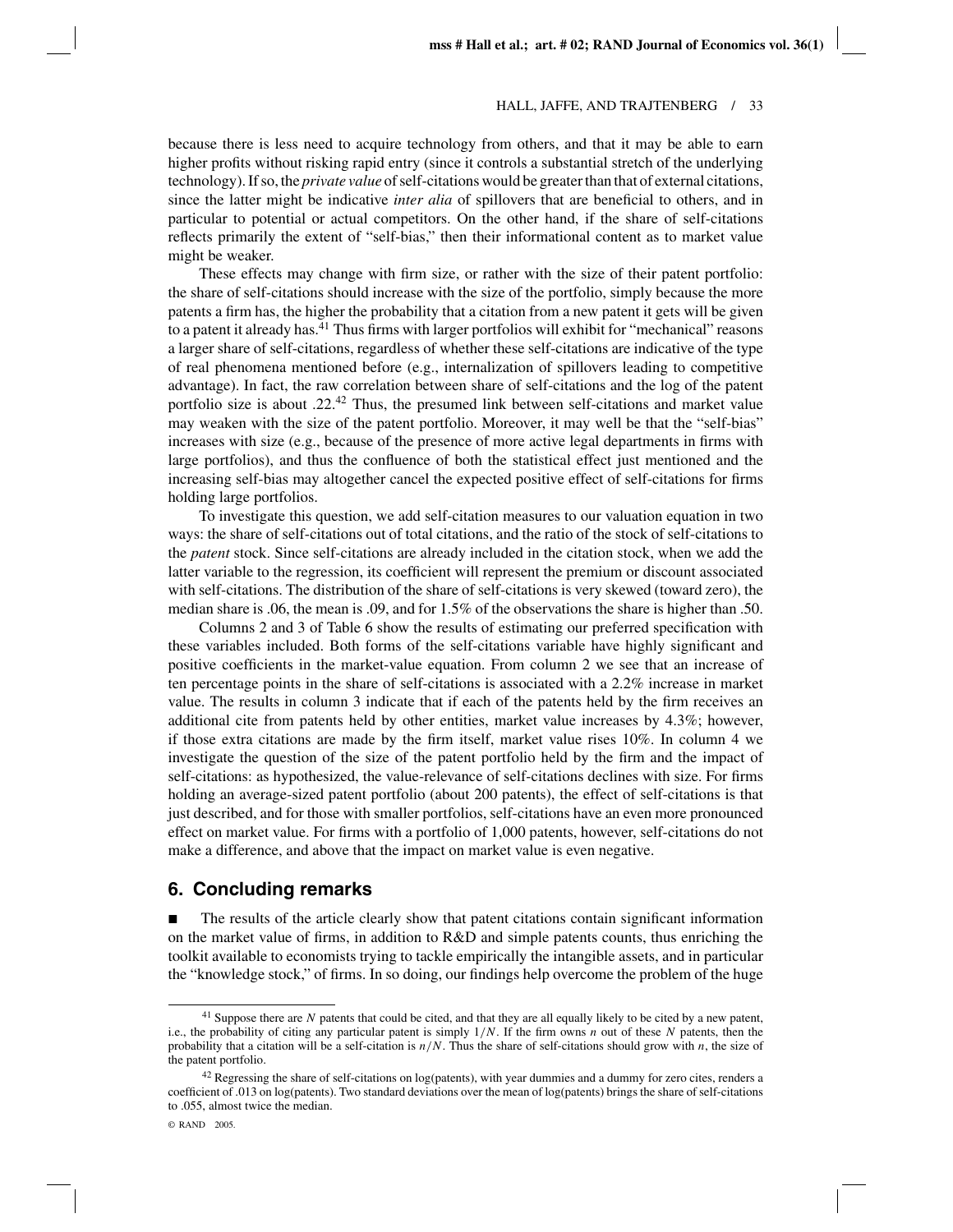|                                         | (1)    | (2)    | (3)    | (4)     |
|-----------------------------------------|--------|--------|--------|---------|
| R&D/Assets                              | 1.366  | 1.392  | 1.368  | 1.330   |
|                                         | (.076) | (.079) | (.076) | (.074)  |
| Patents/R&D                             | .031   | .031   | .031   | .029    |
|                                         | (.008) | (.008) | (.008) | (.007)  |
| <b>Citations/Patents</b>                | .051   | .052   | .043   | .045    |
|                                         | (.004) | (.004) | (.004) | (.004)  |
| Self-citations/Patents                  |        |        | .053   | .067    |
|                                         |        |        | (.014) | (.016)  |
| Self-citations/Total Citations          |        | .218   |        |         |
|                                         |        | (.093) |        |         |
| [Self-citations/Patents]                |        |        |        | $-.026$ |
| $\times$ log( <i>patent portfolio</i> ) |        |        |        | (.004)  |
| $D(R&D=0)$                              | .066   | .070   | .073   | .051    |
|                                         | (.019) | (.019) | (.019) | (.019)  |
| $R^2$                                   | .254   | .254   | .255   | .258    |
| Standard error                          | .671   | .671   | .670   | .669    |
| $N = 12,188$                            |        |        |        |         |
| Sample = $1,982$ patenting firms        |        |        |        |         |

### **TABLE 6 Market Valuation of Self-Citations, 1979–1988 Nonlinear Model with Dependent Variable: log Tobin's** *q*

The log of patent portfolio has its mean removed, so the coefficient is relative to the average-sized firm. The range of log(portfolio) is 0 to 9.7, or 1 to 22,000.

heterogeneity in the "importance" of patents that greatly undermined their use in the explanation of firm value or performance. We should note, however, that substantial time is needed after a patent is granted to accumulate significant information about its citations. This means that citations-based analysis will never be usable for evaluating current or very recent innovations.

It remains true that patent-related measures cannot win a "horse race" with R&D as a determinant of market value, but this is hardly surprising: $43$  even if citations are a reasonably informative signal of success, this does not mean that they will be more correlated with value than R&D, because optimizing firms will increase their R&D in response to success. Our findings indicate that the marginal effect of additional citations per patent on market value is very high (controlling for R&D intensity and for patent yield): if a firm's "quality" of patents increases so that on average these patents receive one additional citation, the firm's market value would increase by 3%. This is a very large impact, but then one has to keep in mind that getting an additional citation per patent is very hard, considering that the mean number of citations per patent is just over three and that the distribution is extremely skewed, with about one-quarter receiving none. The finding of a high quasi-elasticity of Tobin's *q* to citations per patent (of 3%) implies, reassuringly, that the *Citations/Patents*ratio is not just a statistically significant regressor, but one that associates a large component of market value with patented innovations. Breaking the number of citations into segments reveals that as we move up the distribution to, say, twice the median, the impact on market value grows very large—a premium of about 35%, which increases to 50% as a firm collects citations to the tune of three times the median and more.

We classify firms into six major sectors in order to explore industry effects, and find that there are indeed wide differences across them in the impact of each knowledge stock ratio on market value. Thus, the impact of patent yield for Drugs is three times the average, and that of Computers twice as high; similarly, the impact of *Citations/Patents* for Drugs is over 50% higher than the average effect, while for Computers it is small and lower than all others except for the low-tech sector.

<sup>&</sup>lt;sup>43</sup> The discussion in this paragraph relies heavily on points made by Samuel Kortum in an early comment on a draft of this article.

<sup>©</sup> RAND 2005.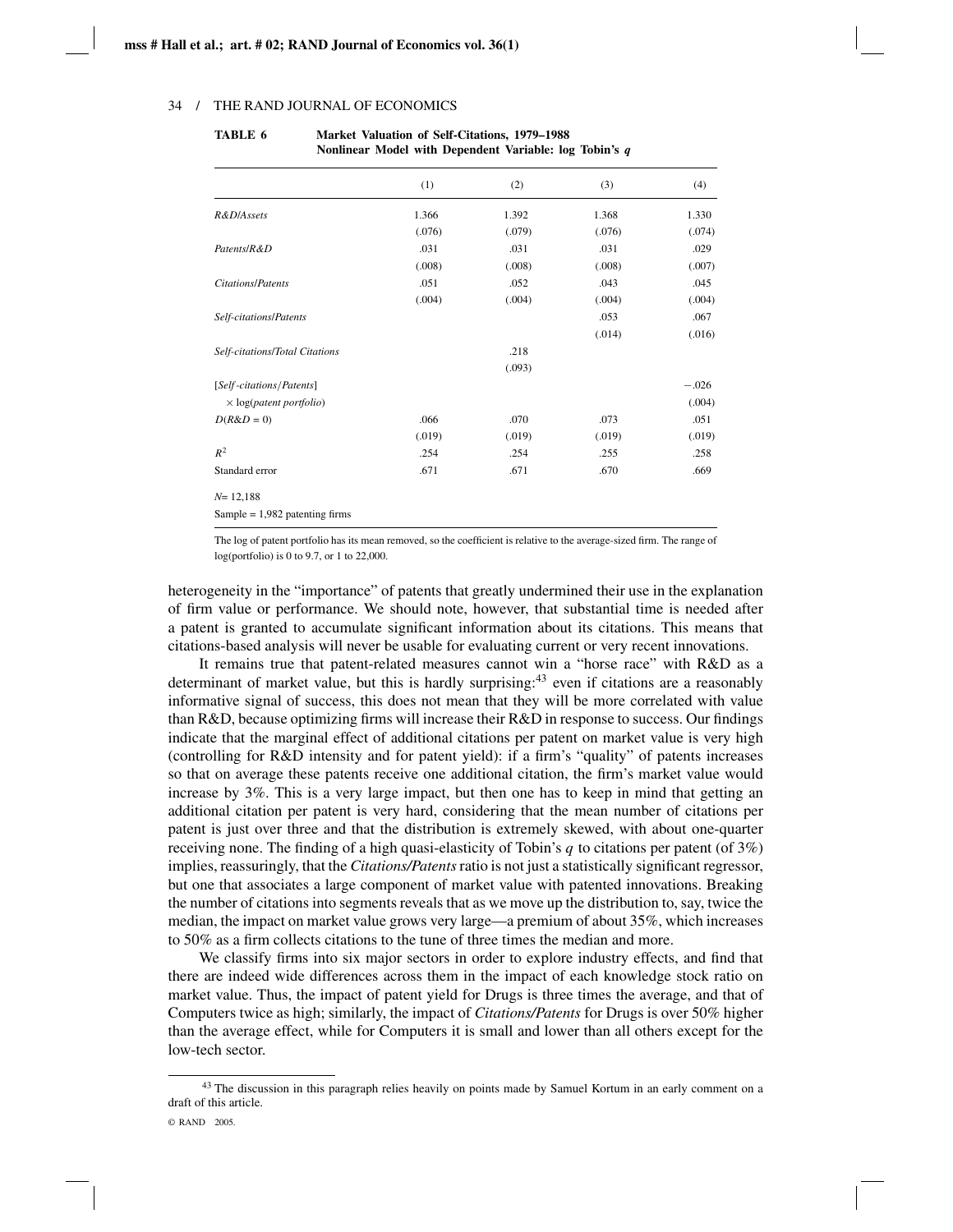Exploring in more detail the unfolding over time of the information that citations provide, we find that market value is highly correlated with the portion of down-the-line citations that cannot be predicted on the basis of past citations; furthermore, the coefficient on these unpredictable citations is four times larger than the coefficient on the predictable portion. This confirms what one might expect: that the market "already knows" more about the value of particular innovations than the econometrician can figure out simply by manipulating historical data on citations. Interestingly, the market's evaluation of given innovations is ultimately confirmed by the arrival of future "unexpected" citations, "unexpected" in the sense that they cannot be predicted on the basis of past citations. This intriguing result calls for further inquiry: how many years' worth of citations does one have to observe in order to know most of what citations will eventually reveal—is, say, ten years enough? What fraction of what one learns from the lifetime citations (in the sense of the correlation with market value) is known after, say, five years? Also, one could explore whether this result is driven by the tail of the distribution, which we know is associated with much of the value. In other words, to what extent is it possible to predict that a patent will ultimately get more than 20 citations based only on the first few years' citations? Is this difficulty of predicting the really big winners what makes the unpredictable portion of the citations total so important?<sup>44</sup>

A further interesting finding is that market value is positively correlated with the share of self-citations out of total citations to a firm's patents, but that such linkage weakens with the size of the firm's patent portfolio. The self-citation variable gives us a window into technological competition, in the sense that it may inform us about the extent to which firms have internalized knowledge spillovers, or the strength of their competitive position vis-à-vis other firms in their industry. It would be interesting to link this kind of result to work on the gap between the social and private rates of return to innovation. Presumably, the fact that citations from other firms are associated with less value than one's own citations is connected to the likelihood that other firms' citations are potentially associated with their capturing part of the social return to the cited firm's innovation. A broader framework in which citations are related to the value of the citing firm as well as the cited firm may be fruitful in this regard.

In addition to these variations on the themes already struck, there are other aspects of citation behavior that are likely to be value-relevant and hence worth exploring.<sup>45</sup> One is *generality*, defined as (1 minus) the Herfindahl-Hirschman index of concentration of citations over patent classes (see Trajtenberg, Henderson, and Jaffe, 1997). The idea is that if citations to a patent are spread over a larger number of technological fields, the cited patent is to be regarded as more "general," in that it presumably spilled over a wider range of fields. In terms of affecting the market value of firms, though, one could hypothesize the following: for firms that concentrate in narrow fields of activity, more generality is likely to be detrimental, since the firm will not be able to appropriate the spillovers to other fields. For conglomerates, the opposite may be true. Thus, for example, we could compute the average generality of patents for firm *j* in year *t* and interact it with a dummy for whether or not the firm is a conglomerate. We may need to normalize generality as well, since the measure depends on the number of citations. This suggests both a conceptual difficulty in separating the effects of generality from citation intensity, and also a complex truncation problem in the generality measure itself. There is thus a plentiful research agenda ahead; we hope the findings of this article will encourage its pursuit.

### **Appendix**

**Correcting for truncation of patent counts.** Figure A1 shows the average distribution of the lag between application and grant for all U.S. patents issued during the past four decades. The distributions are quite similar across decades, although

<sup>44</sup> It would also be useful to explore the use of a functional form or normalization that would allow the relative value of past and future citations to be compared more directly, rather than just asking which adds more to the *R*2.

<sup>45</sup> Another issue that we have explored little in this article but which deserves attention is the variation in measurement error across measures based on widely varying numbers of patents and citations. Because of the count nature of the underlying data, measures based on few citations or patents are inherently "noisier" than those based on a large number. See Hall, Jaffe, and Trajtenberg (2001) for a discussion of this issue in the context of a concentration index based on patent counts.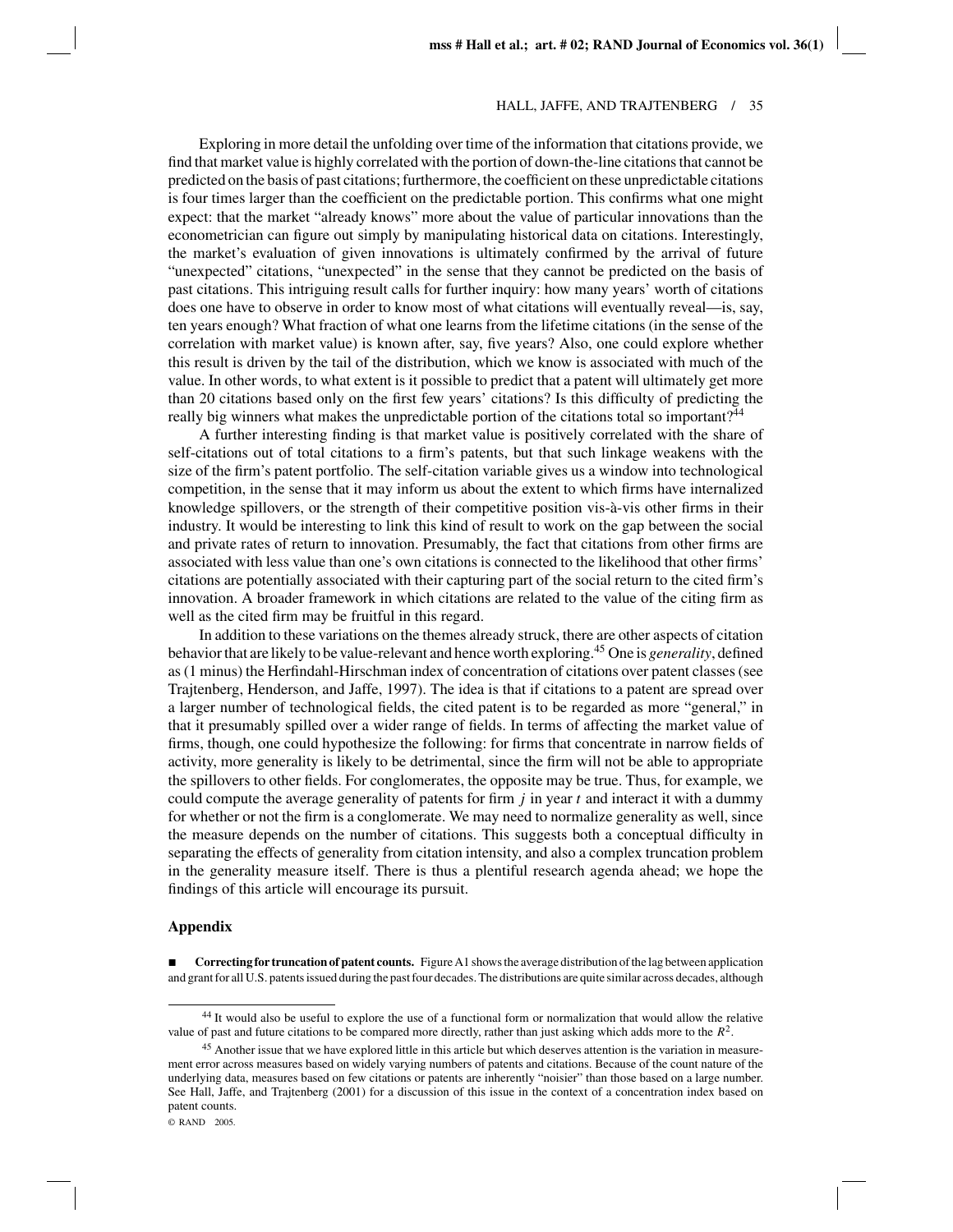### FIGURE A1

APPLICATION-GRANT LAG DISTRIBUTION



there does seem to be a net reduction in the lag between the 1960s and the later periods.46 Except for the 1960s, 95% of patent applications that are eventually granted will be granted by year 3, and 99% by year 5. Our measure of patents in a year is the number applied for that are ultimately granted, so our goal is to adjust the granted-application count at both ends of our sample. The fact that the median lag is short means that in making our adjustment we cannot go back before an application date of 1964 (because we have grants made only in 1967 and later) and that we will not be able to adjust the patent counts beyond 1993 (because we see only about half the patents applied for in 1994 due to the grant lags). We describe these adjustments in more detail below.

At the beginning of the sample (1967) we observe some of the patents applied for in 1964–1966, but not the ones that were granted so quickly that their grant date is before 1967. This suggests that we might be able to correct our application counts for 1964–1966 (that is, fill in for lags 0 to 3) using weights drawn from the distribution for the 1960s. At the end of the sample, the opposite happens: there are patents applied for between about 1991 and 1996 that are still pending; some of them will be granted eventually, meaning that our counts of successful patent applications for those years are too small. Again, we can scale up the numbers we do have using the grant-lag distribution. Therefore, we will compute the following two adjustments to our patent counts:

$$
\tilde{P}_1 = \begin{cases}\n\frac{P_t}{\sum_{s=1967-t}^{M}} & 1964 < t < 1967 \\
\frac{P_t}{\sum_{s=0}^{1994-t}} & 1991 < t < 1994\n\end{cases}\n\tag{A1}
$$

where  $P_t$  is the number of patent applications at time  $t$ ,  $M$  is the maximum issue lag (assumed to be equal to about 10), and the weights  $w_s$  are weights constructed from the average lag distributions shown in Figure A1. In Table A1 we show

**TABLE A1 Truncation Correction Weights**

| Year      | Inverse Weight |
|-----------|----------------|
| 1964      | 2.119          |
| 1965      | 1.229          |
| 1966      | 1.063          |
| 1967      | 1.000          |
| 1968-1989 | 1.000          |
| 1990      | 1.000          |
| 1991      | 1.003          |
| 1992      | 1.009          |
| 1993      | 1.034          |
| 1994      | 1.166          |
| 1995      | 2.230          |
| 1996      | 37.461         |

 $46$  The data for the 1990s are based only on the first half of the period and therefore longer issue lags will be truncated, implying that the apparent shortening of the issue lag may be an artifact. © RAND 2005.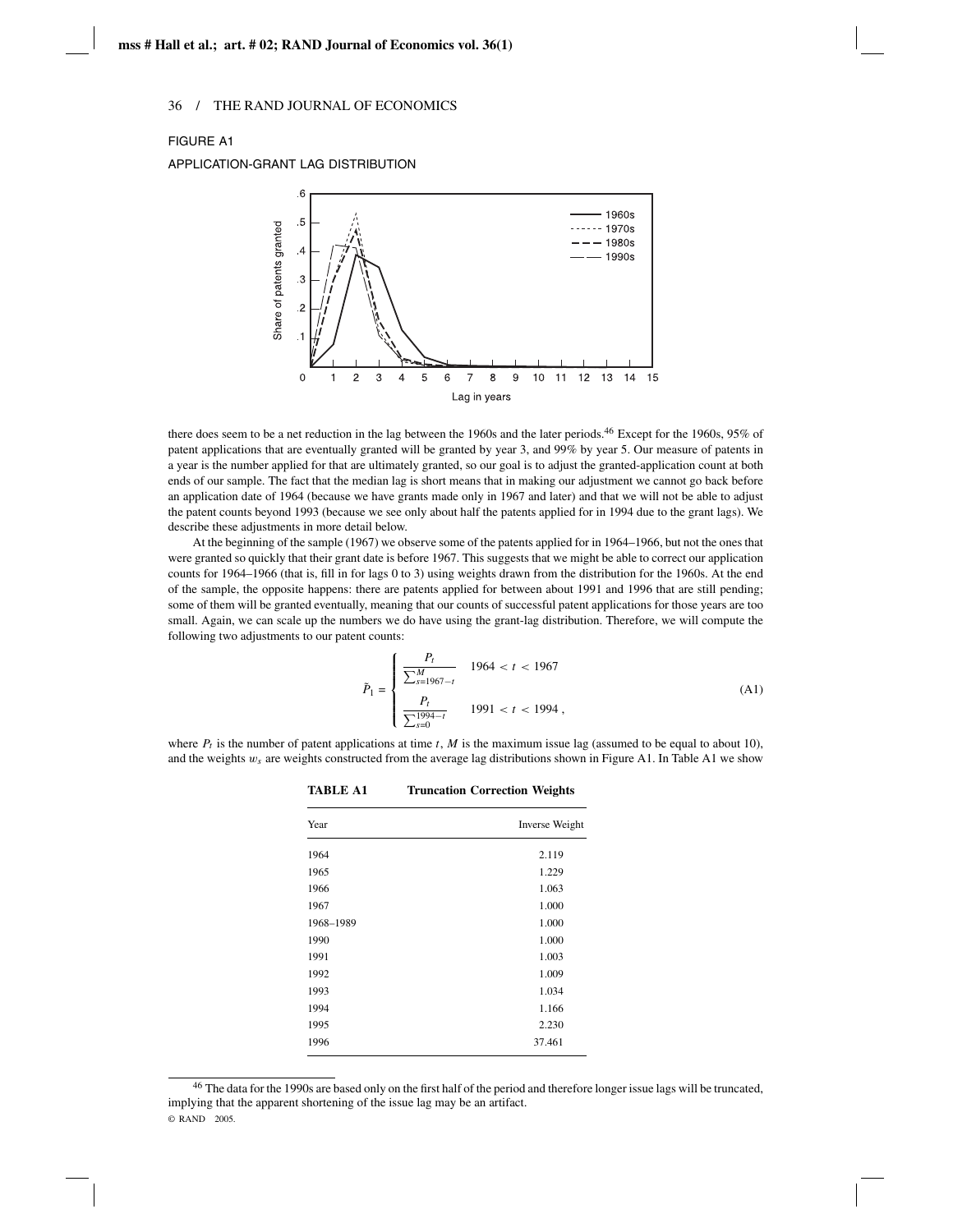the weighting factors we will use (the inverse of  $\tilde{P}_t$  above). Note the edge effects, which imply that the 1996 data will not be usable, and that the 1964 and 1995 data will have more variance due to estimation error.<sup>47</sup>

#### **References**

- Albert, M.B., Avery, D., Narin, F., and McAllister, P. "Direct Validation of Citation Counts as Indicators of Industrially Important Patents." *Research Policy,* Vol. 20 (1991), pp. 251–259.
- Austin, D.H. "An Event-Study Approach to Measuring Innovative Output: The Case of Biotechnology." *American Economic Review,* Vol. 83 (1993), pp. 253–258.
- Blundell, R., Griffiths, R., and van Reenen, J. "Market Share, Market Value and Innovation in a Panel of British Manufacturing Firms." *Review of Economic Studies,* Vol. 66 (1999), pp. 529–554.
- Cohen, W.M., Nelson, R.R., and Walsh, J.P. "Protecting Their Intellectual Assets: Appropriability Conditions and Why U.S. Manufacturing Firms Patent (or Not)." NBER Working Paper no. 7552, 2000.
- Connolly, R.A. and Hirschey, M. "Market Value and Patents: A Bayesian Approach." *Economics Letters,* Vol. 27 (1988), pp. 83–87.

Crepon, B., Duguet, E., and Mairesse, J. "Research, Innovation and Productivity: An Econometric Analysis at the Firm Level." *Economics of Innovation and New Technology,* Vol. 7 (1998), pp. 115–158.

Giummo, J. *An Empirical Examination of the Value of Patented Inventions Using German Employee Inventors' Compensation Records*. Ph.D. dissertation, University of California at Berkeley, 2003.

Graham, S.J.H. *Capturing Value with Secrecy: Three Studies Exploring Firms' Uses of Continuation Patenting in Appropriating Returns from Technological Innovation*. Ph.D. dissertation, University of California at Berkeley, 2003.

Griliches, Z. "Market Value, R&D, and Patents." *Economics Letters,* Vol. 7 (1981), pp. 183–187.

———. *R&D, Patents and Productivity*. Chicago: University of Chicago Press, 1984.

——— and Hausman, J.A. "Errors in Variables in Panel Data." *Journal of Econometrics,* Vol. 31 (1986), pp. 93–118.

———, Hall, B.H., and Pakes, A. "R&D, Patents, and Market Value Revisited: Is There a Second (Technological Opportunity) Factor?" it Economics of Innovation and New Technology, Vol. 1 (1991), pp. 183–201.

———, Pakes, A., and Hall, B.H. "The Value of Patents as Indicators of Inventive Activity." In P. Dasgupta and P. Stoneman, eds., *Economic Policy and Technological Performance*, New York: Cambridge University Press, 1987. Hall, B.H. "The Manufacturing Sector Master File: 1959-1987." Working Paper No. 3366, NBER, 1990.

- ———. "The Stock Market Valuation of R&D Investment During the 1980s." *American Economic Review,* Vol. 83 (1993a), pp. 259–264.
	- ———. "Industrial Research During the 1980s: Did the Rate of Return Fall?" *Brookings Papers on Economic Activity Micro,* (1993b), pp. 289–344.

———. "Innovation and Market Value." In R. Barrell, G. Mason, and M. O'Mahony, eds., *Productivity, Innovation and Economic Performance*. New York: Cambridge University Press, 2000.

- AND ZIEDONIS, R.H. "The Patent Paradox Revisited: An Empirical of Patenting in the U.S. Semiconductor Industry, 1979-1995." *RAND Journal of Economics,* Vol. 32 (2001), pp. 101–128.
- ———, Jaffe, A., and Trajtenberg, M. "Market Value and Patent Citations: A First Look." NBER Working Paper no. 7741, 2000.
- ———, ———, and ———. "The NBER Patent Citations Data File: Lessons, Insights and Methodological Tools." NBER Working Paper no. 8498, 2001.
- Harhoff, D., Narin, F., Scherer, F.M., and Vopel, K. "Citation Frequency and the Value of Patented Inventions," *Review of Economics and Statistics,* Vol. 81 (1999), pp. 511–515.
- Jaffe, A.B. "Technological Opportunity and Spillovers of R&D: Evidence from Firms' Patents, Profits, and Market Value." *American Economic Review,* Vol. 76 (1986), pp. 984–1001.
- ——— and Trajtenberg, M. *Patents, Citations, and Innovations: A Window on the Knowledge Economy*. Cambridge, Mass.: MIT Press, 2002.
- ———, ———, and Fogarty, M.S. "The Meaning of Patent Citations: Report of the NBER/Case-Western Reserve Survey of Patentees." NBER Working Paper no. 7631, 2000.

———, ———, and Henderson, R. "Geographic Localization of Knowledge Spillovers as Evidenced by Patent Citations." *Quarterly Journal of Economics,* Vol. 108 (1993), pp. 577–598.

- Kortum, S. and Lerner, J. "Stronger Protection or Technological Revolution: What is Behind the Recent Surge in Patenting?" *Carnegie-Rochester Conference Series on Public Policy,* Vol. 48 (1998), pp. 247–304.
- Lanjouw, J.O. and Schankerman, M. "Patent Quality and Research Productivity: Measuring Innovation with Multiple Indicators." *Economic Journal*, Vol. 114 (2004), pp. 441-465.
- Office of Technology Assessment and Forecast (OTAF). *U.S. Department of Commerce, Patent and Trademark Office, Sixth Report*. Washington, D.C.: U.S. Government Printing Office, 1976.

 $47$  For this reason, we make no attempt to use data later than 1993 in the body of the article (although we do use that data to construct stocks of future citations). The 1964 data are used only to the extent that they enter into the stocks of patents and citations that we construct. The first stock in our regressions is dated around 1973, so the measurement error effect should be quite small (recall that the counts are being depreciated by 15% per year). © RAND 2005.